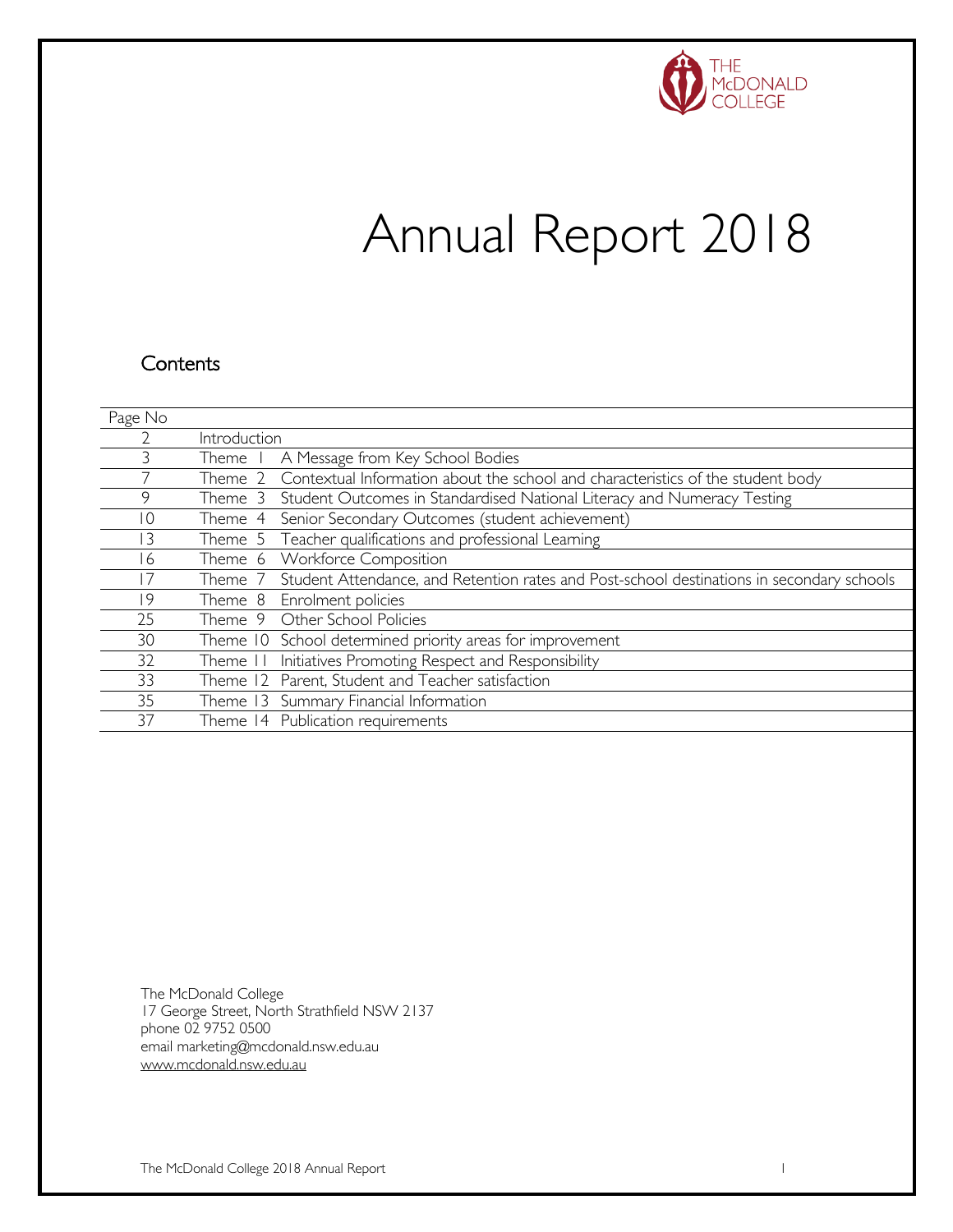# INTRODUCTION

The McDonald College is unique in the Australian educational landscape. The College fosters student's passions and skills for performance including tennis and enables them to work at an elite performance level whist completing their academic studies from Year 3 to the NSW Higher School Certificate.

We pride ourselves on nurturing a flexible environment that supports individual student's needs as opportunities arise for them. These opportunities could range from competing in an ITF Tennis tournament to performing in a professional musical and much more.

The College philosophy is that all performers must have the opportunity to be highly educated together with the opportunity to develop their performance skills and talents. We do not support the concept of students leaving school at an early age to concentrate on honing their performance skills whilst attempting to do distance education academic studies. This option is short sighted and reduces their options for the future.

Our graduates are well placed for the 21<sup>st</sup> Century Creative Industries. They have 'human creativity' as a resource to assist them in achieving the innovation that success depends upon. Our legacy of successful graduates stands as a testament to both our approach and our philosophy.

It is our intention that all students have the opportunity to discover and develop their talents and skills within a supportive school environment.

 $\sqrt{1-\pi}$ 

M. P. Kohler, M.Ed Principal

.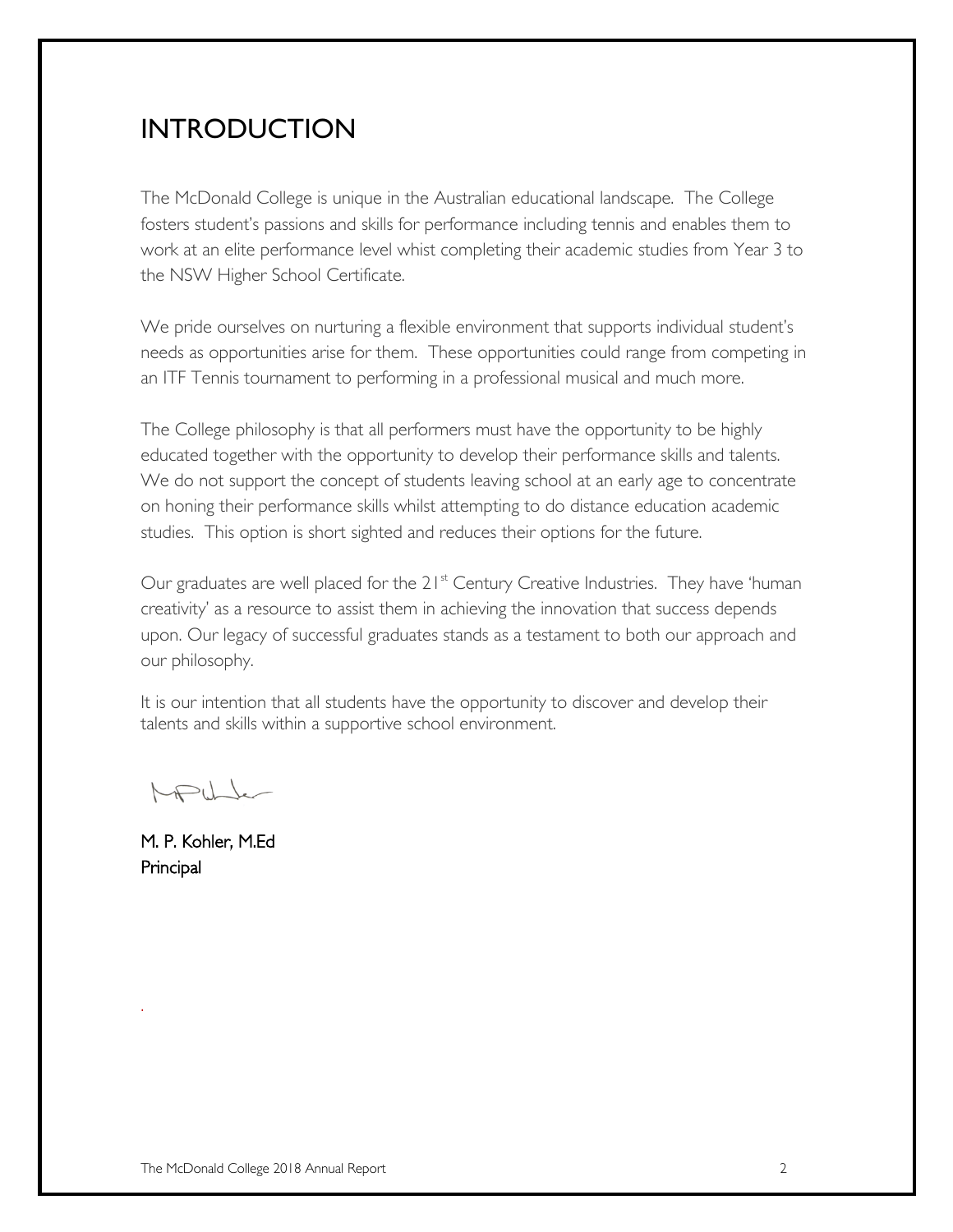### Theme 1: A Message from Key School Bodies

### Message from the Chairman of the College Council

The McDonald College is a member of the NSW Association of Independent Schools and delivers the New South Wales Education Standards Authority (NESA) curriculum from Year 3 to Year 12. The College meets all compliance requirements in order to maintain its full registration and accreditation credentials with NESA.

The College Council met eleven times during 2018 and the major tasks undertaken were the installation of the Air-conditioning plant and equipment upgrade, consideration of the Sydney Dance Company partnership, and the installation of Complispace and a Customer Relations Management System. Matters of governance and financial forecasting and planning are ongoing.

The year of 2018 can be celebrated through the outstanding performance across all areas of the College. Particular mention must be given to the Dux of the College, Kiara Whittle, who achieved an ATAR of 97.8, took the lead role of Sandy in our musical, Grease, and was the College Captain.

The College was named as 'Dance of Champions' by the Sydney Eisteddfod and our senior boy's tennis team were crowned the Australian School Boys Champions for 2018.

Staff and students are to be congratulated for the many performances enjoyed by audiences throughout the year. The High Performance Season celebrated our student's creativity, discipline and abilities in the outstanding performances of:

Premier State Ballet – Cinderella Starburst – Primary Department Junior Showcase – Junior Secondary Students Senior Showcase – Senior Secondary Students An Evening of Classical Ballet – Classical Ballet Students

The governing body of the College is the College Council comprised of volunteer Directors who ensure the original philosophy and vision for the College is upheld and that the financial strength of the College is maintained.

I thank my fellow Directors for their ongoing commitment to quality governance and to their support for the ethos of the College.

The Council appreciates the outstanding educational practices of the teaching staff and the administrative and maintenance support provided by non-teaching staff. I acknowledge with thanks the dedication to the College by the Principal and the Executive Management Committee.

#### Oliver Judd Acting Chairman of the College Council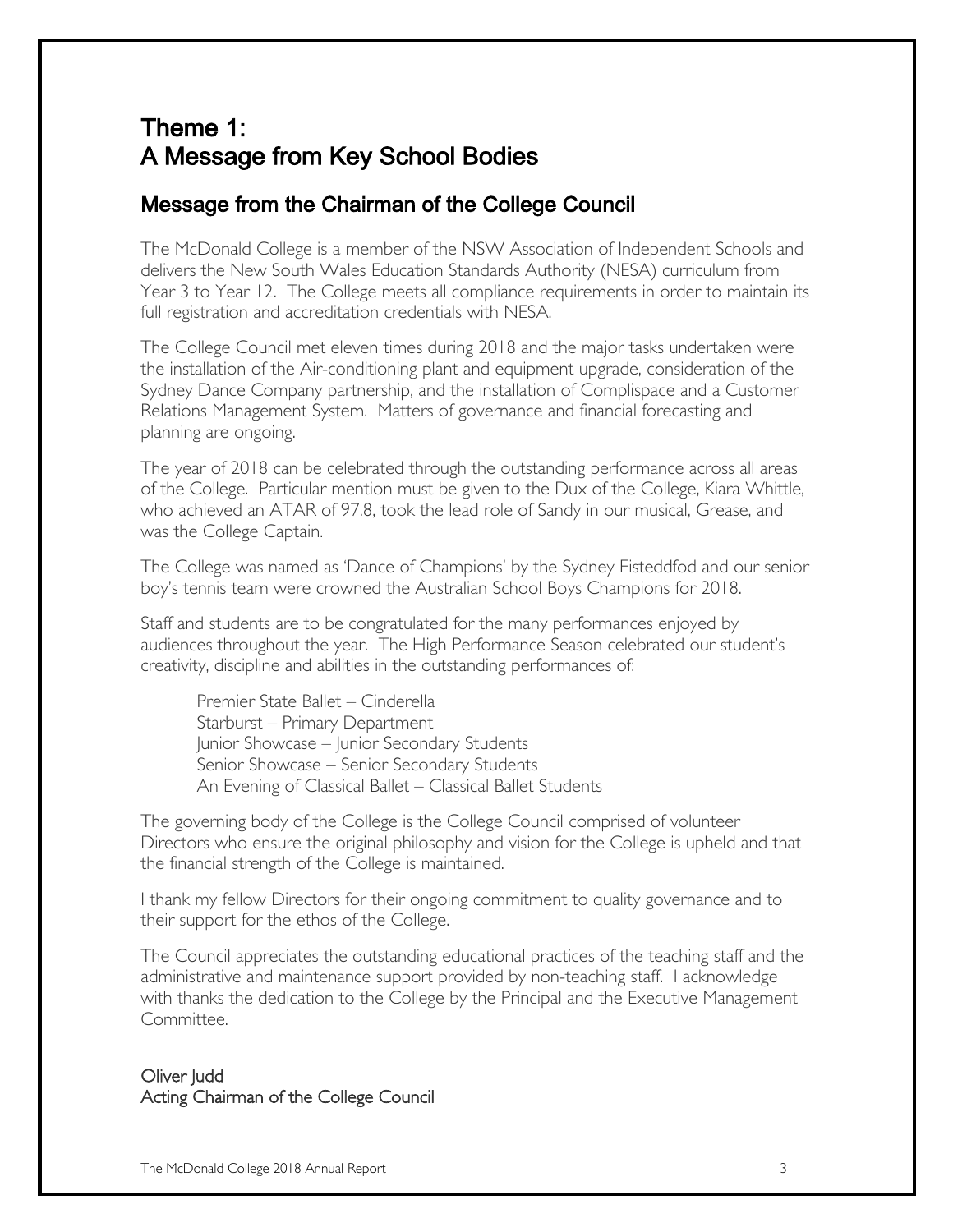### Message from the Principal

This Annual Report provides a brief overview of The McDonald College in 2018.

Now in our 36th year, the College provides an environment where academic, performance and individuality are celebrated. The College was founded on the philosophy of providing a nurturing environment in which students can pursue their passion for performance integrated with a rigorous academic program. Resilience is encouraged as children go through the ups and downs of their early years leading to adulthood.

Our College Values of; appreciation, humility, honour, passion and commitment have served our graduates well encouraging them to be responsible global citizens seeking to make a difference and to be bold in their choices beyond school.

Students from Year 5 – 12 operate on their own Apple computers and Years 3 and 4 utilise College iPads. Students have access to Office 365 and the Adobe Creative Cloud suite of programs including Photoshop and Lightroom. Student files are stored in the cloud and are available anywhere at any time. Class notes are disseminated through One Note.

Following in this Annual Report is a brief snapshot of the College from Year 3 to Year 12 including the associated financial position. For full details of activities please refer to our publications such as *Spectrum, College Website, Social Media platforms and Performance Programs. Behind the Scenes* was superseded by our web-based publication, *Spectrum*, in 2018.

Our academic achievements are following in Theme 3 & 4 of this report

Our student performance in international and national competitions was outstanding. A brief sample of successes is:

- Ist place Sydney Eisteddfod 14/U Lyrical Dance Group and Dance of Champions
- Ist place Sydney Eisteddfod Scene from a Play
- Ist place Sydney Eisteddfod 12/U Jazz Dancers
- National Winners of the Bstreetsmart film competition
- 1st in the Australian School Boys National Tennis Tournament
- National Winner of the 2018 University of NSW Australian Business Studies **Competition**
- Silver Award in the National History Challenge Competition
- Junior students performed with the Russian Imperial Ballet

The College ran a number of programs throughout 2018 to support students including student leadership/peer support, cross roads camp, career exploration with focus on creative careers, drug education, cyber bullying and a safe driving program. Junior School students participated in the Young Writer's program in addition to our extensive after school activities program and they enjoyed the visit from the Healthy Harold van.

Values Education is an integrated and essential element of our educational philosophy. Values are reinforced through a range of measures incorporated within our pastoral care programs and are reinforced continually through day to day interaction, in classroom and studio settings and at formal assemblies.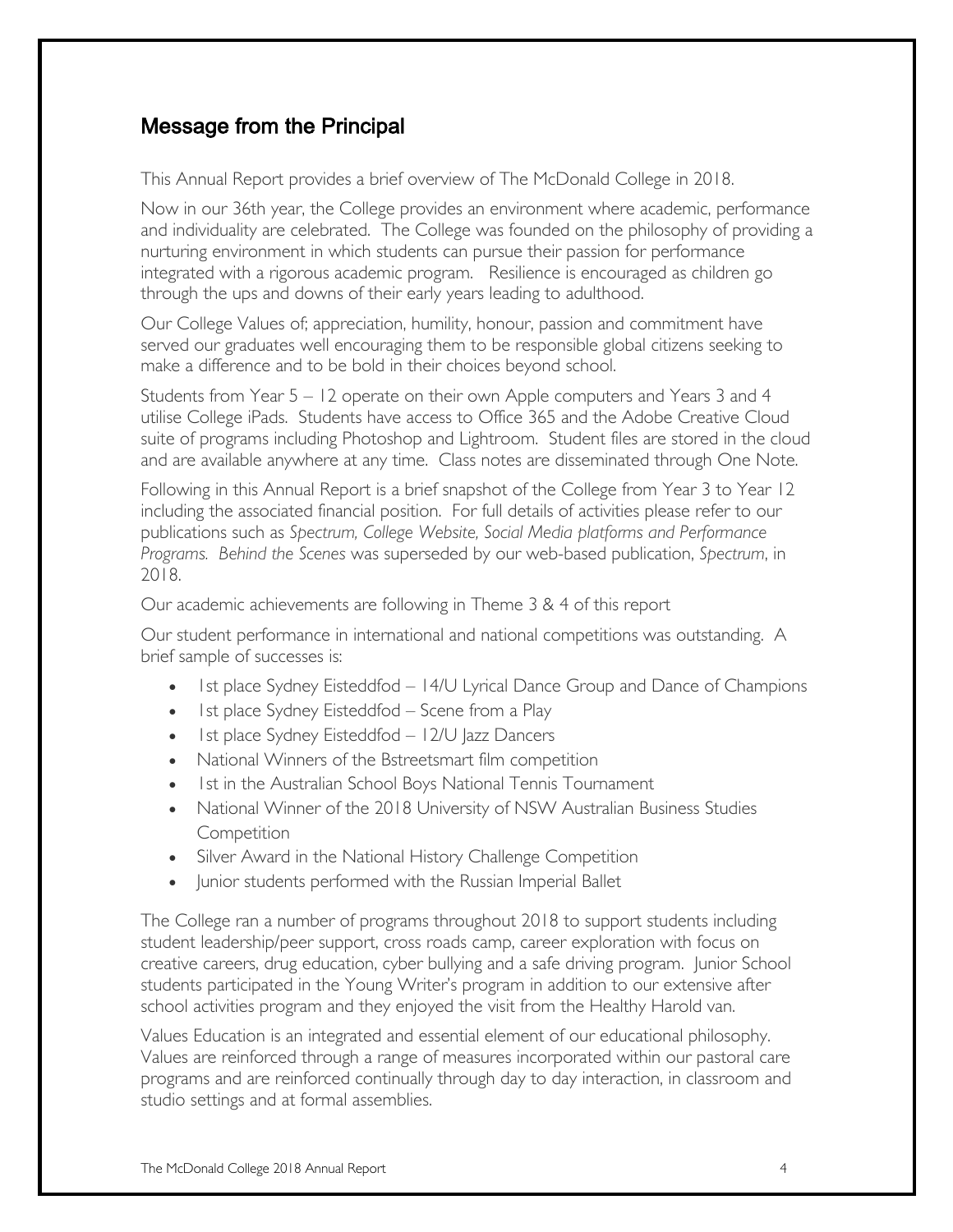Values are articulated by all staff in their educational delivery, through general and personal contact with the students and by personal demonstration in their interactions with all members of the community on a day to day basis.

Year 5 and 6 students participated in a 3 day (2 night) excursion to the South Coast of NSW, Year 7 & 8 students attended a camp focussing on leadership, physical and personal development. Year 9 students enjoyed the experience of a more rugged camp without mobile phone connectivity and where their survival skills were expanded. Year 11 students participated in a camp following the cross roads program. This represents a snap shot only of activities.

Education and Information Evenings / Breakfasts were held for parents at all Year levels with specially tailored evenings, such as the Agents Forum, targeting our performance students wishing to enter the professional performance sphere.

Our partnership with Voyager Tennis operating from Sydney Olympic Park continued to grow over the year seeing enrolments ranging from Year 5 to 12 of both local and international students. The elite tennis students enrolled in this program work daily on their tennis training whilst the remainder of their cohort attend performing arts classes. Graduates from this program continue to reach their goals of gaining placement in prestigious US colleges to further their tennis training and academic studies.

Once again, our performing arts students were accepted to numerous finishing schools in Europe, London, America, New Zealand and nationally. Special recognition goes to '18 Graduate, Anthony Garcia who accepted a contract to perform in Westside Story and to ex-students, Harrison Lee who joined The Royal Ballet in London and Annaliese Macdonald who joined The Australian Ballet.

The College was involved in numerous performances ranging from local community events to our performance highlights including our High Performance Season held at The Parade Theatre (NIDA), Premier State Ballet held at the Riverside Theatre and An Evening of Classical Ballet held at the Sydney Opera House. The High Performance Season was one of the highlights of our performance calendar with the majority of students in the school participating in one or more performances. Many performances were also held at the College in our on-site performance spaces.

I take this opportunity to thank the Directors of the College Council under the Chairman, Mr Alan Brown, for their guidance and direction.

I also thank the College Parents and Friends Association and The McDonald Foundation for their continued support for all areas of the College.

This Annual Report focuses on NESA curriculum achievements and requirements. For a full insight into the College and the diverse achievements of our students I recommend our website to the reader.

 $\bigcup$ 

M. P. Kohler, M.Ed. Principal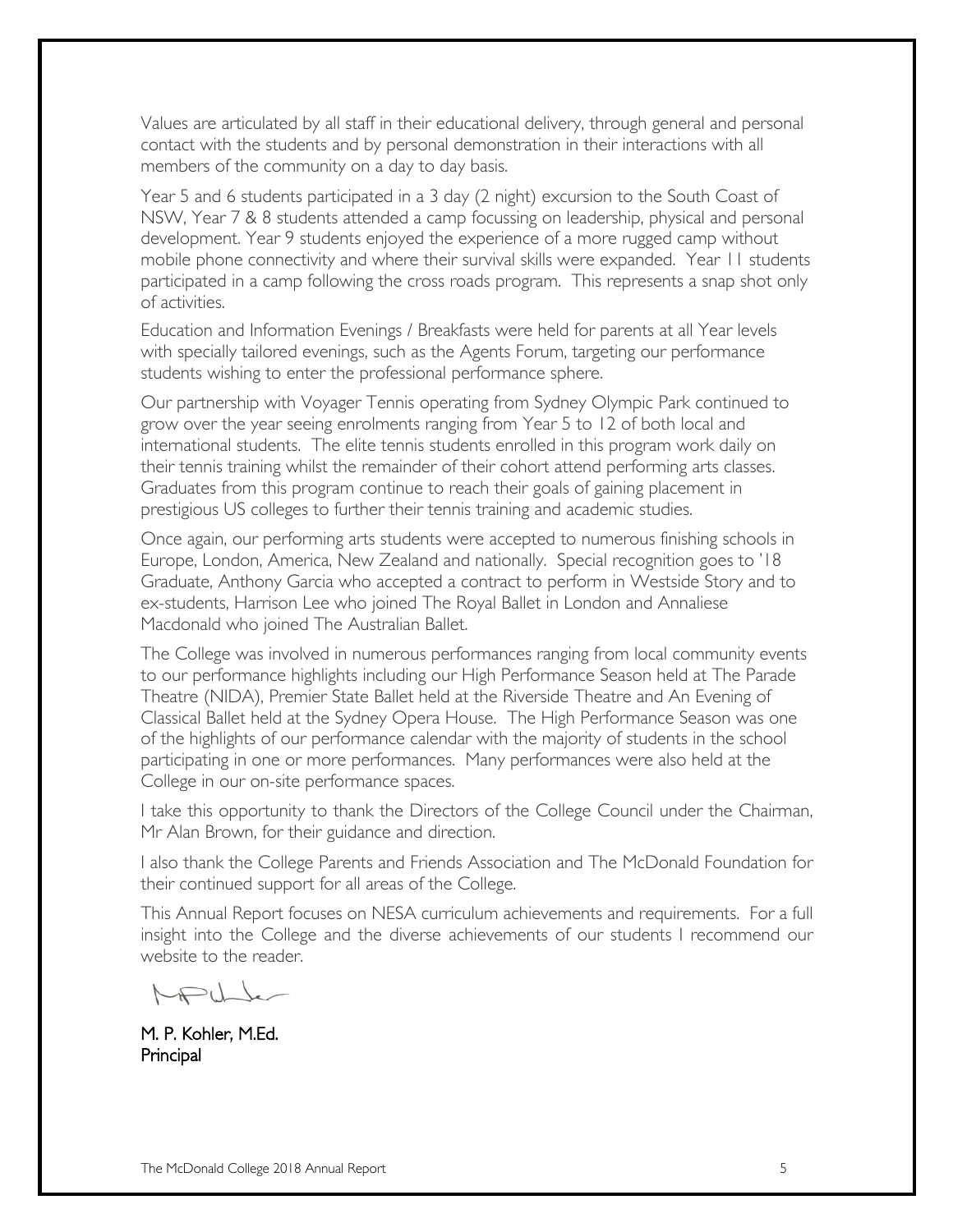### **Message from Student Prefect and Student Representative Body**

In 2018 the student leadership body comprised of:

- College Captain
- College Vice Captain
- Sports Captain
- Junior School Captains (2)
- Senior Prefects (from Year II and Year 12)
	- Secondary House Captains and Vice Captains Performing Arts Captains
	- Tennis Captain
	- Board House Council
- Junior School House Captains and Vice Captains from Years 5 6
- Student Representative Council (Student representatives from each Pastoral Care

Class – Junior Schools)

Our student leaders represented the College at a number of events including the ANZAC Day Dawn Service in Hyde Park and several interschool leadership exchanges. Secondary school volunteers assisted at the Junior School Swimming Carnival by participating with the younger students.

The major fundraising event for 2018 was the Prefect's Concert held in March that was enjoyed by the students and audience alike. Money raised on the evening was donated to the 'Dress for Success' foundation to assist in providing women with clothing and their personal presentation when applying for jobs.

Students organised a number of events that raised funds for the: Heart Foundation, Year 10 Formal, and Fiver for a Farmer amongst others. Students and their families were encouraged to donate to the Christmas Hamper Appeal for the Exodus Foundation.

Prefect & SRC Body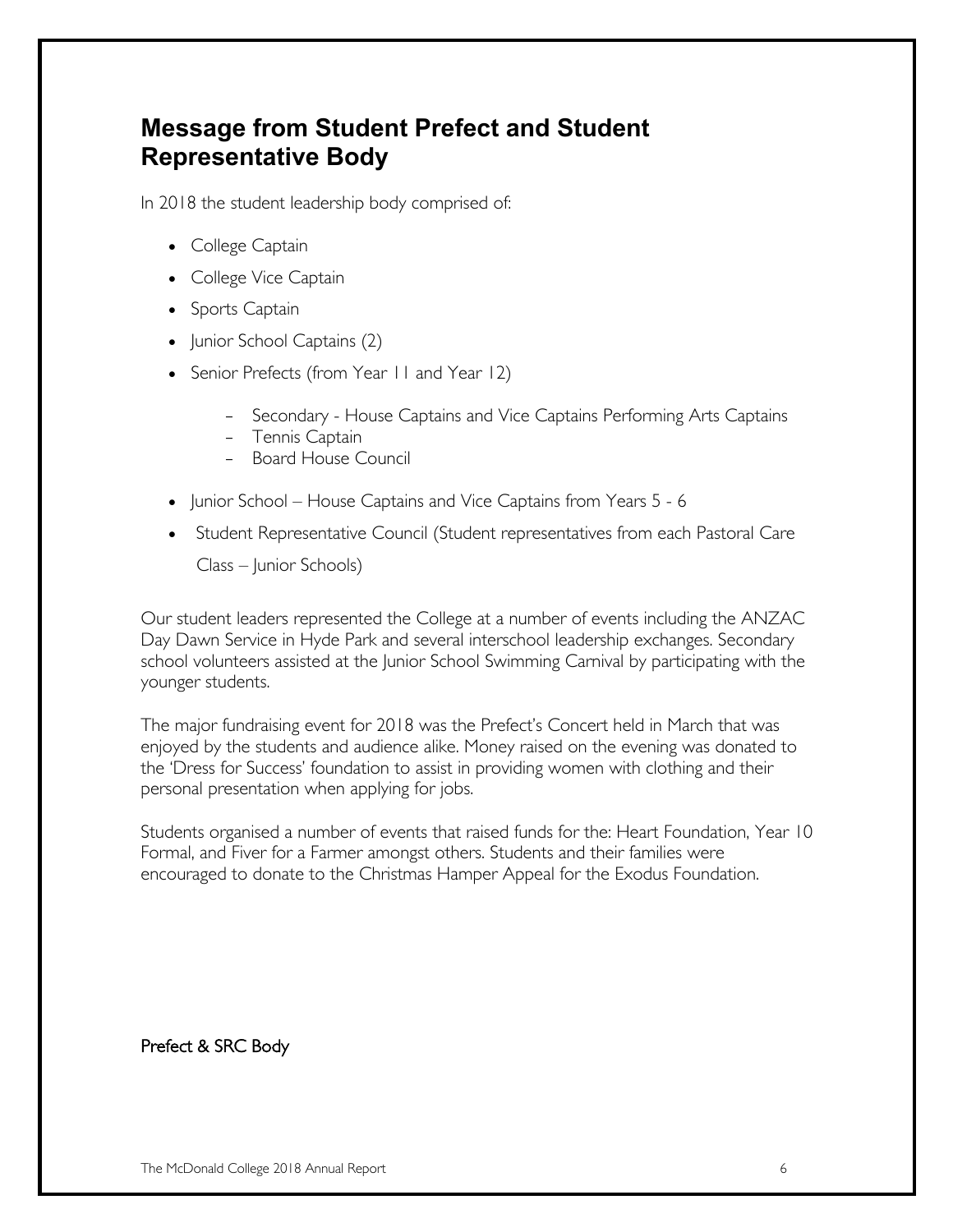### Theme 2: Contextual Information about the College and characteristics of the student body

The McDonald College, established in 1984, is Australia's only independent, co-educational, non-denominational school from Year 3 to Year 12 that integrates excellence in performance (performing arts, tennis, and technical production) and academic studies to the NSW Higher School Certificate. Located in North Strathfield, the College is academically comprehensive, dedicates up to 2 hours per day for performance training and provides boarding for up to 43 girls from Year 7 to Year 12.

The College specialises in elite performance, creativity and personal fulfilment through a rigorous academic programme integrated with an intensive daily performance training covering the following performance genres:

Acting Classical Ballet Dance Music Musical Theatre Senior Contemporary Dance (associated with the Sydney Dance Co) Tennis Technical Production

Our philosophy is to provide daily professional performance training whilst maintaining the highest standards of academic education thus allowing students the opportunity to keep all their options beyond school open. Academic extension and acceleration opportunities are available to suitable students and those with special needs are catered for individually and/or through in-class support.

A comprehensive performing arts programme is also available after school hours to College students as well as the broader community.

The College is extremely proud of its achievements; combining performance with academic education. Our academic achievements in external examinations such as NAPLAN and the HSC are consistently above the State average.

These outstanding results are often achieved in tandem with students' professional performance and sporting commitments.

Our dedicated staff is passionate and highly skilled in developing and nurturing our students' potential, ability and interest. The College motto, 'Striving for Excellence and Quality in Performance', underpins our caring and tolerant environment; where creativity, selfdiscipline, passion, lateral thinking, self-esteem and academic, artistic, performance and sporting achievements are celebrated and encouraged.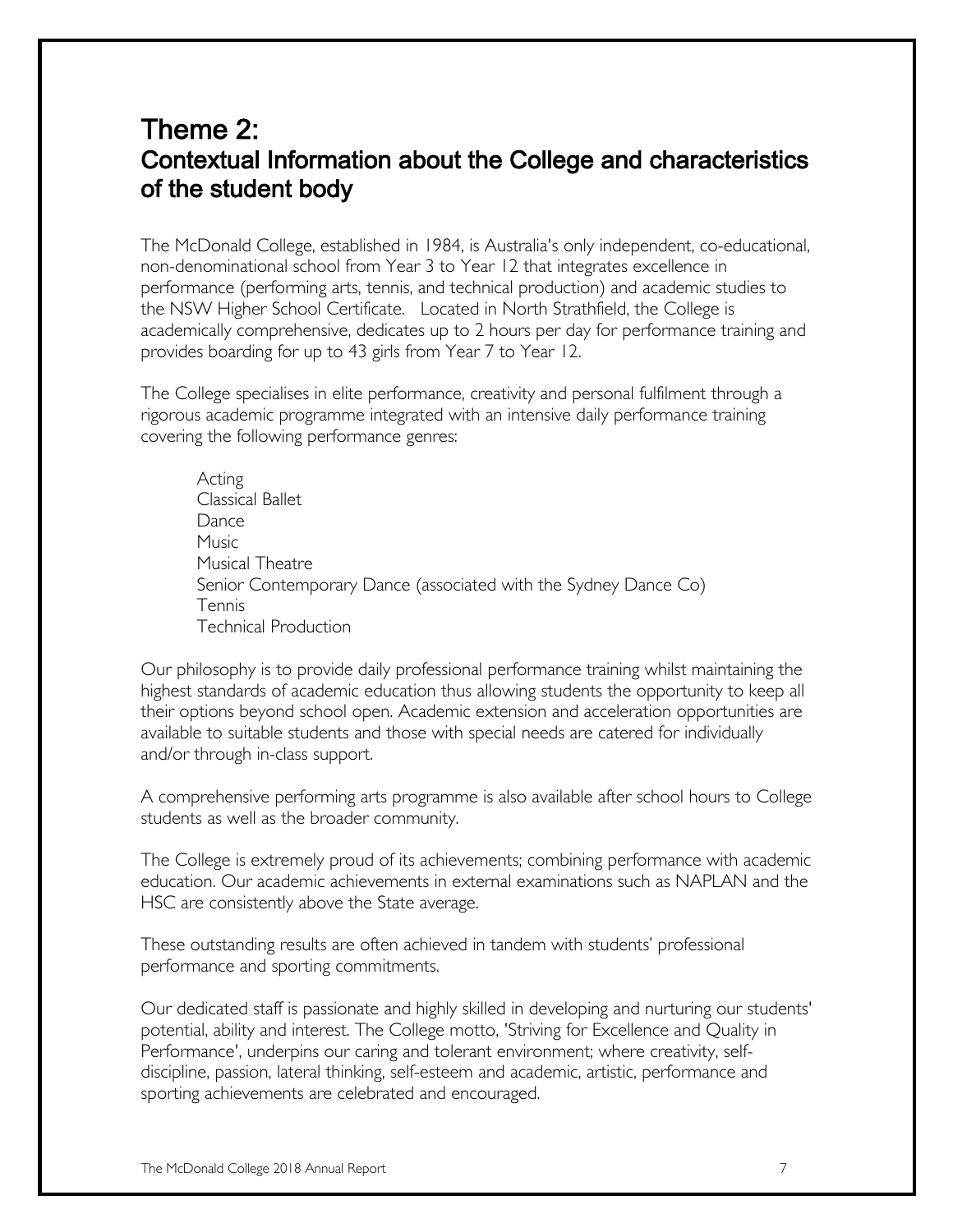Our graduates are sought after globally as performing artists, sports people, in corporate and creative industries and institutions, and in educational, medical and legal realms. They are confident communicators with a creative and lateral view of the world beyond school making them ideal for innovation led industries of the future.

The McDonald College - A benchmark for national and international excellence and innovation in academic, performance and sporting pursuits to students of the 21st century; where excellence in performance begins; where individual gifts and talents are our priority; and where students love coming to school each day.

www.mcdonald.nsw.edu.au **School website link** 

School statement from My School website http://www.myschool.edu.au

### Characteristics of the Student Body

http://www.myschool.edu.au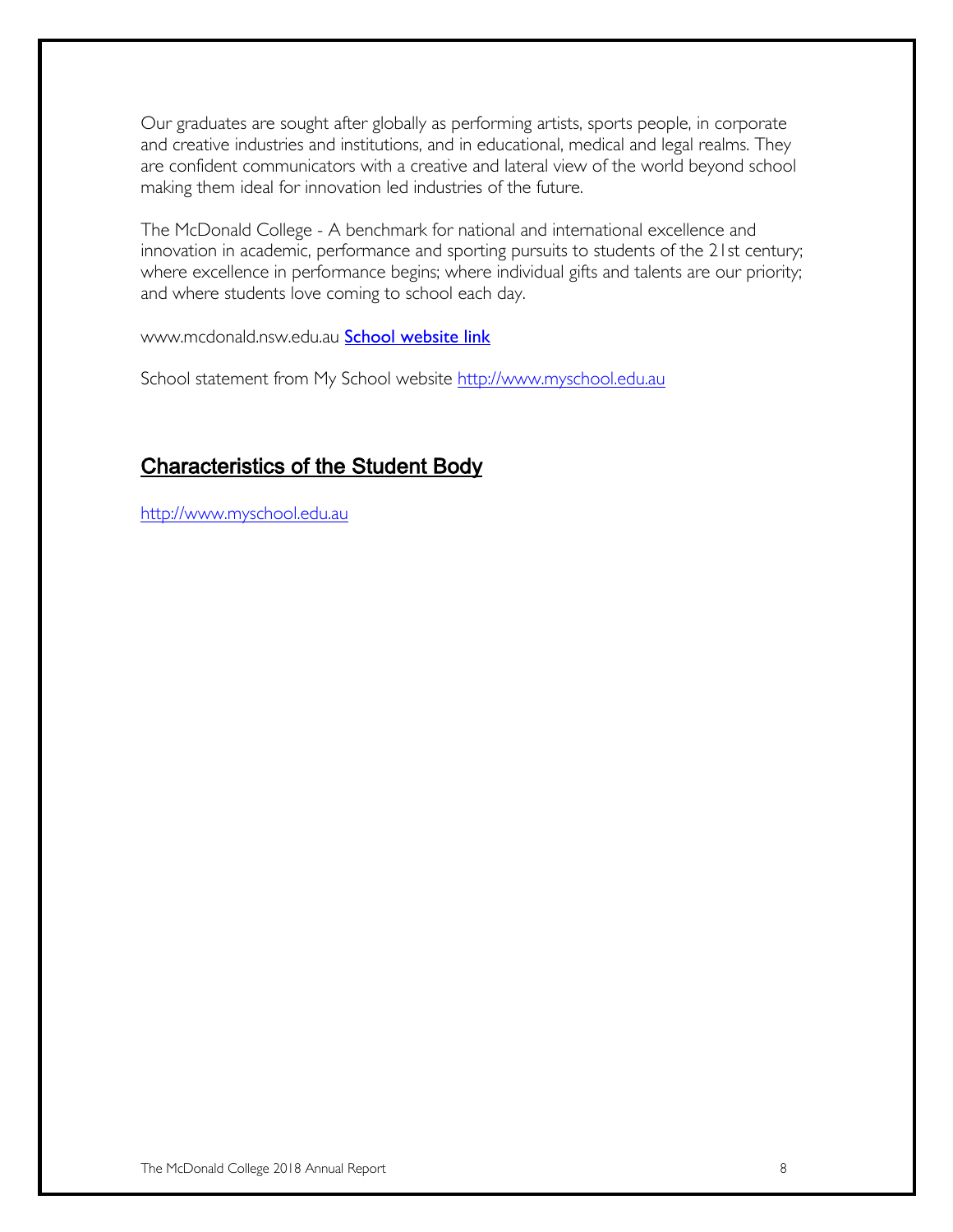# Theme 3:

### Student outcomes in Standardised National Literacy and Numeracy Testing

NAPLAN RESULTS 2018 Performance on NAPLAN is documented on the My School website:

http://www.myschool.edu.au/

M. Contos Director of Curriculum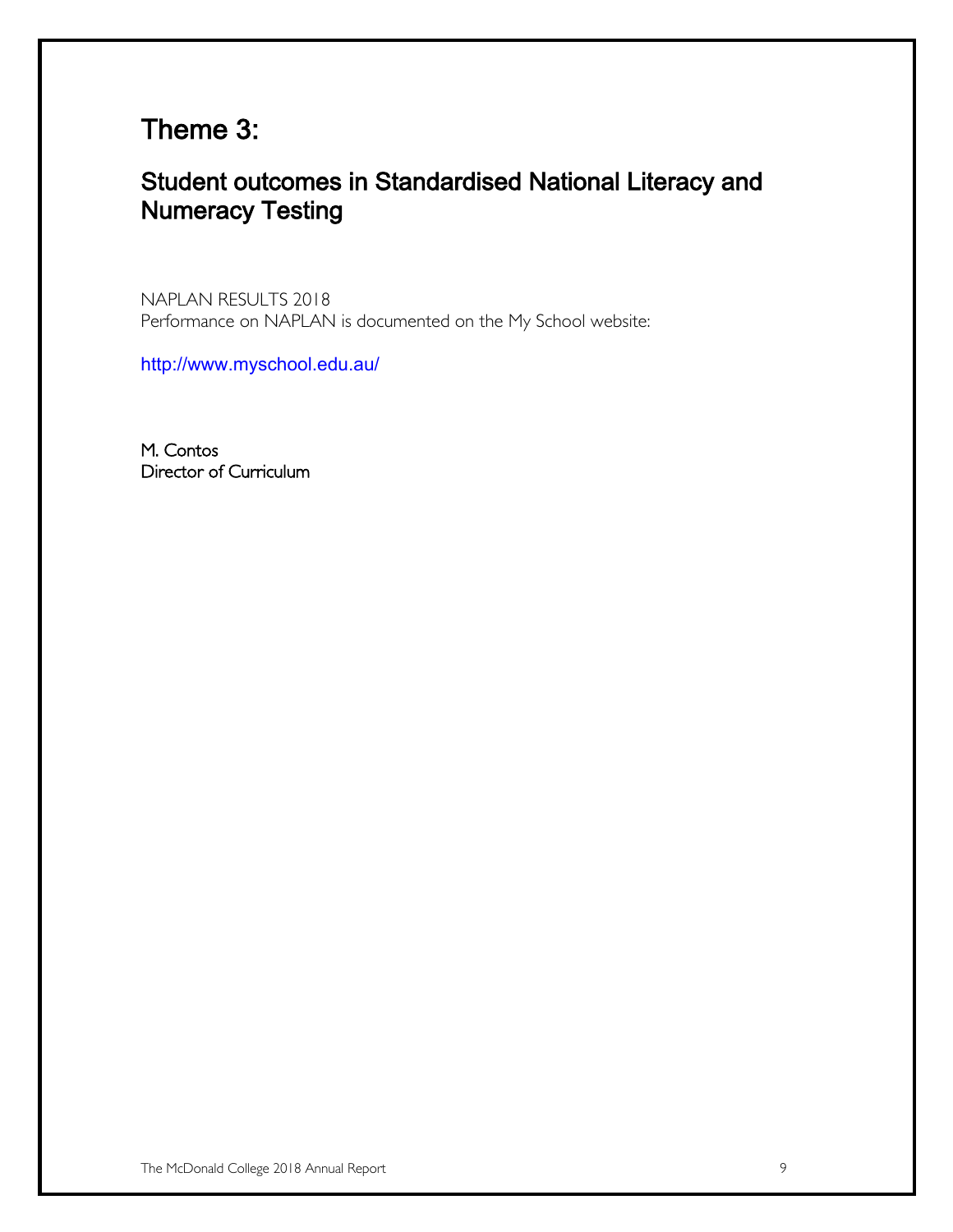# Theme 4: Senior Secondary Outcomes (student achievement)

### RECORDS OF SCHOOL ACHIEVEMENT

Records of School Achievement are awarded to students who do not complete Stage 6 studies and qualify for the Higher School Certificate for reasons such as entering the workforce or engaging in vocational studies.

In 2018, a total of two students were granted a Record of School Achievement. One student was in Year 10 and one in Year 11. 100% of Year 12 students achieved a Higher School Certificate.

### HIGHER SCHOOL CERTIFICATE

Approximately 76,732 students sat for the Higher School Certificate in 2018. At The McDonald College, 35 students from Year 12 sat the Higher School Certificate examinations.

• 20 different courses were offered to students at The McDonald College

|  |  | • Students scored ABOVE the state averages for Bands 4-6 in many courses |  |  |  |
|--|--|--------------------------------------------------------------------------|--|--|--|
|--|--|--------------------------------------------------------------------------|--|--|--|

| Subject                 | School (Bands 4-6) | State (Bands 4-6) |
|-------------------------|--------------------|-------------------|
| <b>Ancient History</b>  | 100%               | 62%               |
| Biology                 | 90%                | 70%               |
| <b>Business Studies</b> | 76%                | 64%               |
| Chemistry               | 50%                | 70%               |
| Dance                   | 100%               | 84%               |
| Design and Technology   | 85%                | 83%               |
| Drama                   | 79%                | 82%               |
| English Standard        | 69%                | 50%               |
| English Advanced        | 100%               | 90%               |
| Mathematics             | 72%                | 77%               |
| Mathematics General 2   | 48%                | 52%               |
| Modern History          | 83%                | 71%               |
| Music 1                 | 100%               | 90%               |
| <b>PDHPE</b>            | 60%                | 61%               |
| Visual Arts             | 82%                | 92%               |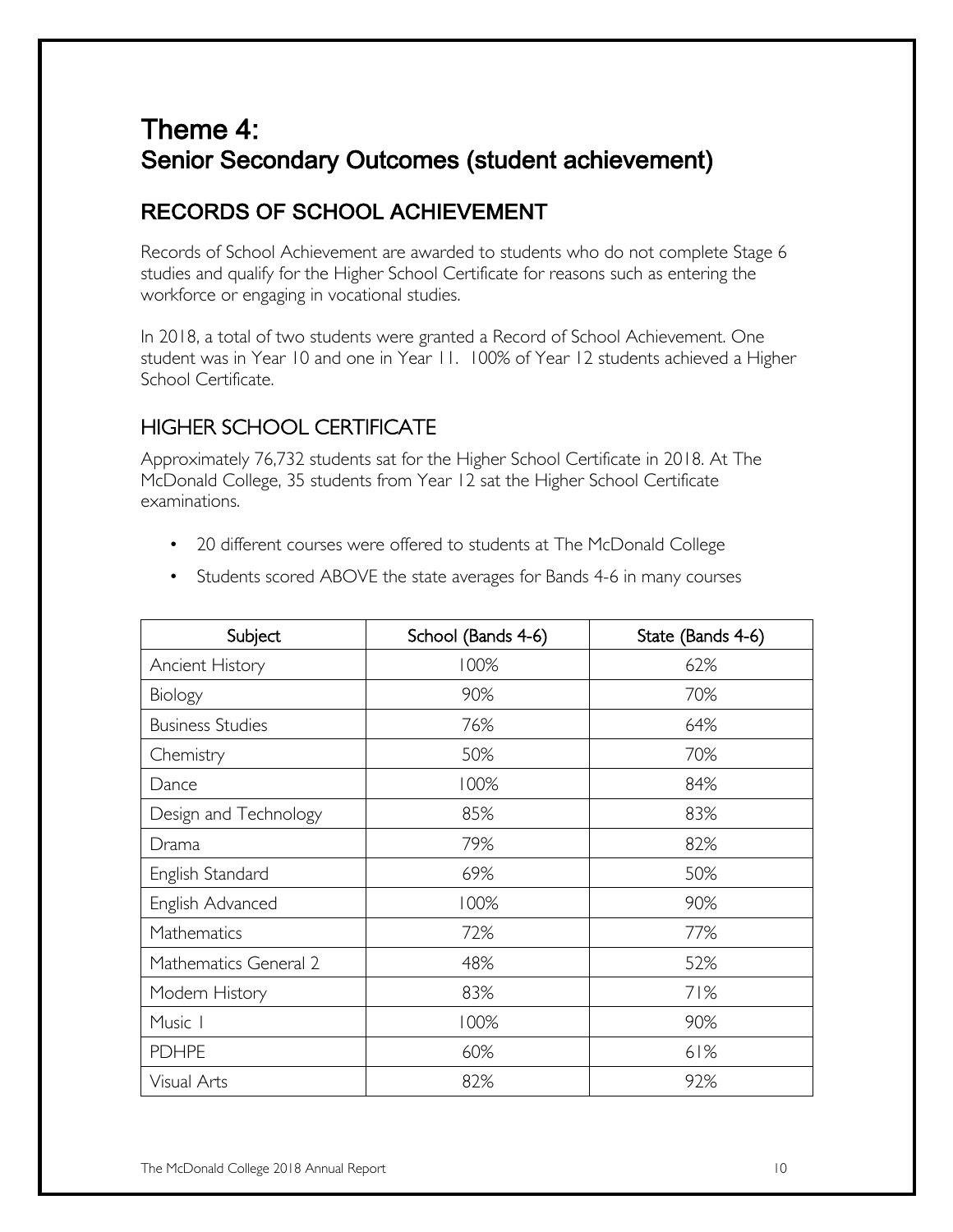|                         | College Average<br>(Bands E4, E3) | State Average<br>(Bands E4,E3) |
|-------------------------|-----------------------------------|--------------------------------|
| Extension   English     | 100%                              | 95%                            |
| Extension 2 English     | 100%                              | 72%                            |
| Extension   Mathematics | 34%                               | 78%                            |
| <b>Extension Music</b>  | 00%                               | 98%                            |

Distance Education Courses studied: 2 unit Legal Studies, I unit Studies of Religion, 2 unit French Continuers, 2 unit Entertainment Industry, 2 unit Hospitality

#### 2013-2018 Comparison of HSC results

Improvements occurred in many subjects. Most subjects scored very similar averages when compared to 2013 -2018 showing that the high standard is maintained at the College from year to year.

The following lists some of The McDonald College averages to support the above statement:

|                         | 2018 Bands | 2017 Bands | 2016 Bands | 2015 Bands | 2014 Bands | 2013 Bands |
|-------------------------|------------|------------|------------|------------|------------|------------|
|                         | 4, 5, 6    | 4, 5, 6    | 4, 5, 6    | 4, 5, 6    | 4, 5, 6    | 4, 5, 6    |
| <b>Business Studies</b> | 76%        | 82%        | 91%        | 92%        | $100\%$    | 81%        |
| Dance                   | 100%       | 100%       | 100%       | 100%       | 100%       | 100%       |
| Design &Technology      | 85%        | 100%       | 100%       | 92%        | $100\%$    | 64%        |
| Drama                   | 79%        | 91%        | 100%       | 92%        | 92%        | 89%        |
| English Advanced        | 100%       | 100%       | 100%       | 94%        | 88%        | 100%       |
| English Standard        | 69%        | 36%        | 78%        | 53%        | 54%        | 21%        |
| Mathematics             | 72%        | 100%       | 75%        | 80%        | $100\%$    | 100%       |
| Music I                 | 100%       | 89%        | 100%       | 94%        | $100\%$    | 100%       |
| Visual Arts             | 82%        | 100%       | 100%       | 100%       | $100\%$    | 95%        |

#### Highlights of the 2018 HSC – BAND 6 only

|                        | Band 6<br>School | Band 6<br><b>State</b> |
|------------------------|------------------|------------------------|
| <b>Ancient History</b> | 17%              | 10%                    |
| Biology                | 30%              | 9%                     |
| Drama                  | 14%              | 14%                    |
| Modern History         | 17%              | 10%                    |
| Music I                | 22%              | 21%                    |
| Music Extension        | 100%             | 67%                    |
| <b>PDHPE</b>           | 7%               | 7%                     |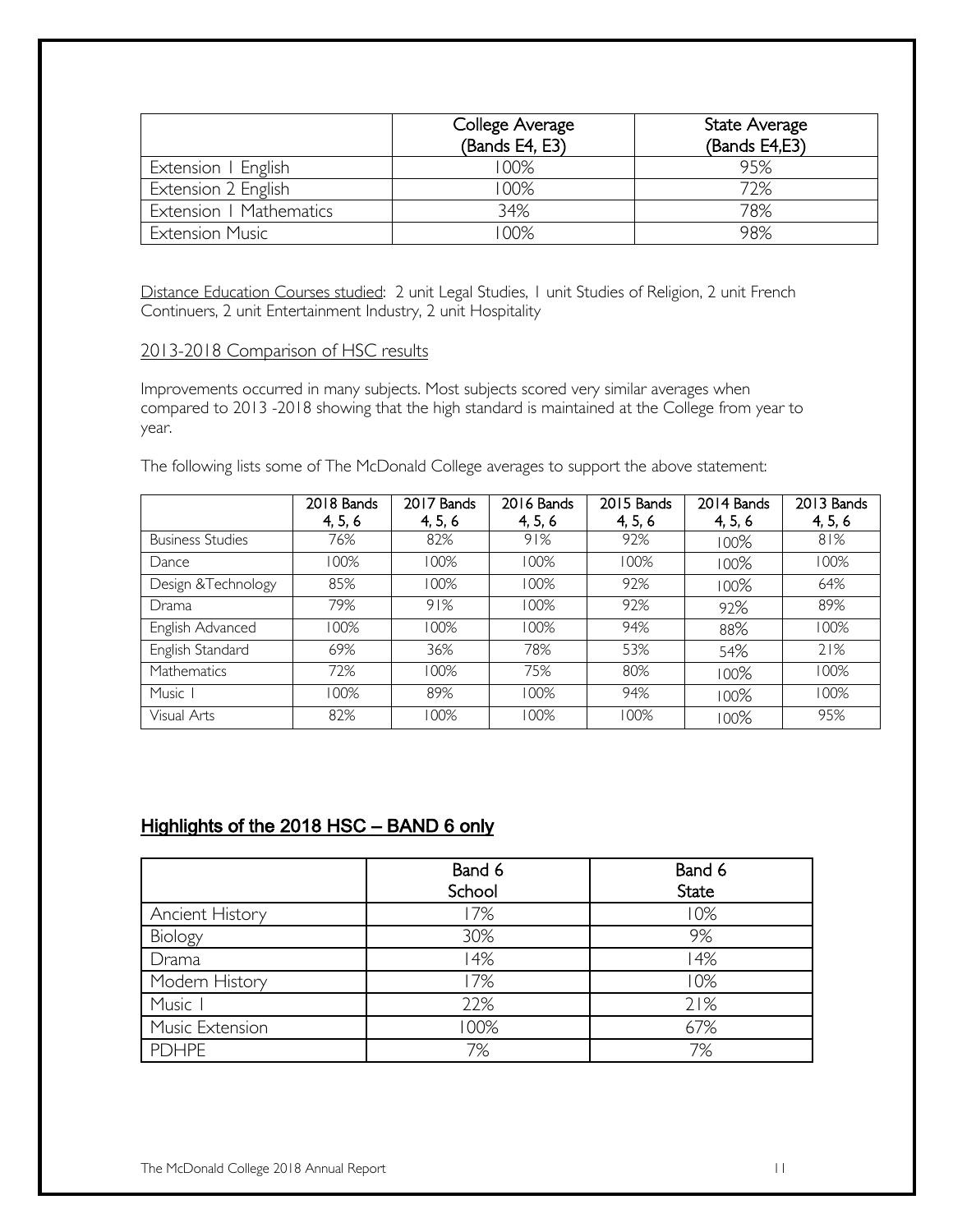### Internal Grade Allocation – Year 10 2018

|             | Total<br>Number<br>оt<br><b>Students</b> | A   | B   |     | D   |    |
|-------------|------------------------------------------|-----|-----|-----|-----|----|
| English     |                                          | 6%  | 32% | 45% | 7%  | 0% |
| Mathematics | 31                                       | 0%  | 30% | 30% | 25% | 5% |
| Science     | 3 <sup>1</sup>                           | 3%  | 32% | 39% | 3%  | 3% |
| History     | 31                                       | 9%  | 34% | 47% | 7%  | 3% |
| Geography   |                                          | 29% | 9%  | 39% | 10% | 3% |

#### NAPLAN RESULTS 2018

Performance in NAPLAN is documented on the My School website:

http://www.myschool.edu.au/

http://www.myschool.edu.au/Main.aspx?PageId=0&SDRSchoolId=NSWI00299\_9447&DEE WRId=4222&CalendarYear=2009

#### **Senior Secondary Outcomes**

Enrolments in vocational courses are documented on the My School website:

http://www.myschool.edu.au/

M.Contos Director of Curriculum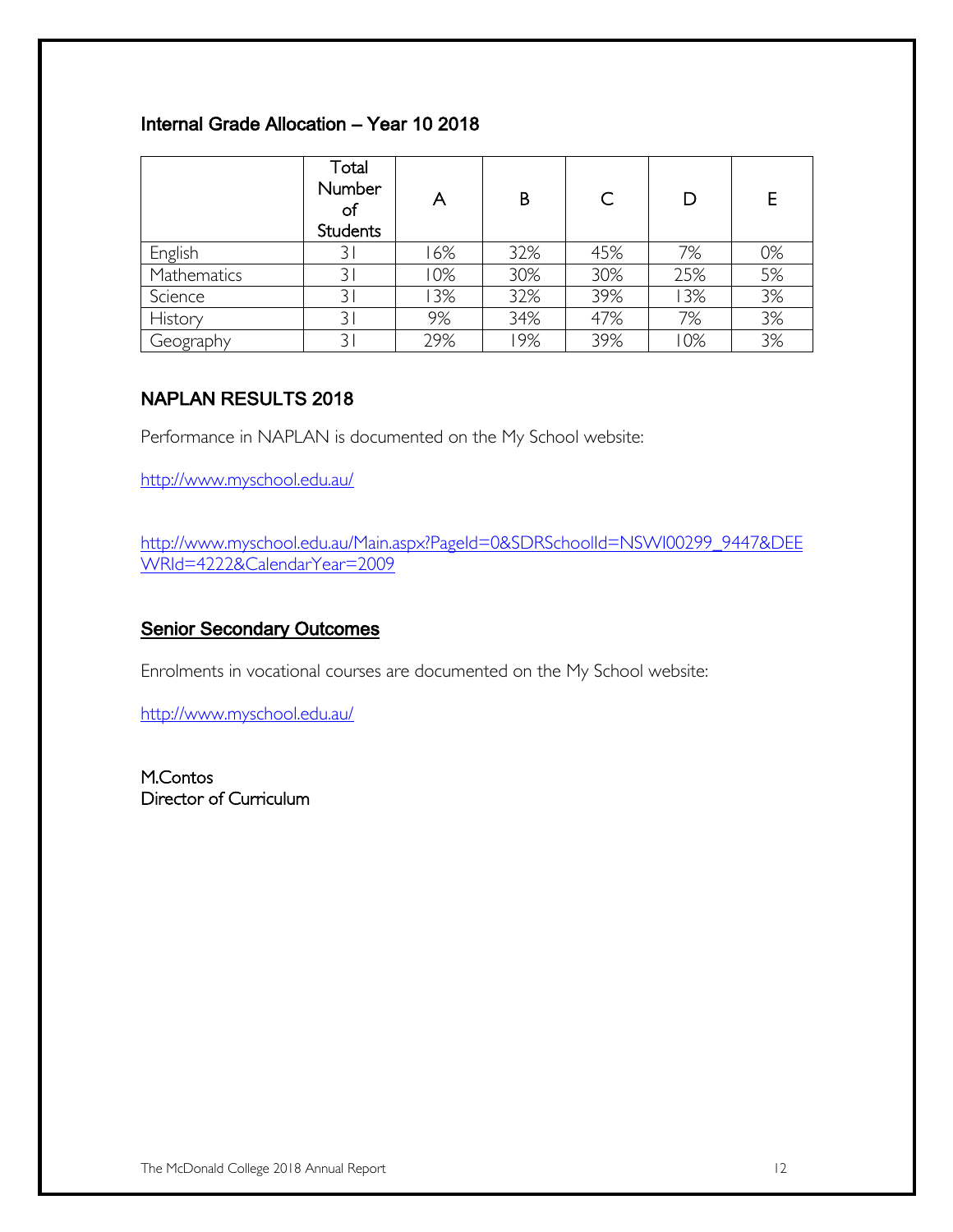# Theme 5: Teacher Qualifications and Professional Learning

#### Professional Learning

All the teaching staff participated in professional development on the College development days throughout the year including:

- Child Protection (on line)
- Assessment / Inclusive Learning
- Using Data
- Australian Professional Standards for Teachers
- Making Learning Visible (Junior School)

In addition, the following professional development activities were undertaken by staff throughout 2018

|                     | Professional Learning Activities                                                 | Number of<br>Courses | Number of<br>Teachers<br>Attended |
|---------------------|----------------------------------------------------------------------------------|----------------------|-----------------------------------|
| Counselling         | CBT One Day Workshop                                                             |                      |                                   |
| Counselling         | AIS School Counsellor's Conference                                               |                      |                                   |
| Dance               | Appreciation, Composition and Assessment in Stage 6<br>Dance                     |                      |                                   |
| Drama               | "Imagine the Creative Revolution" PLC                                            |                      |                                   |
| Drama               | Australian Theatre Griffin Theatre Co Workshop                                   |                      |                                   |
| Drama               | Viewpoints and Composition Teacher Training                                      |                      |                                   |
| Design & Technology | Unpacking the New Technology Mandatory                                           |                      |                                   |
| Design & Technology | Familiarisation Technology - Mandatory Stage 4                                   |                      |                                   |
| Visual Arts         | On the Verge Annual Conference                                                   |                      |                                   |
| Visual Arts         | Lucinda Conference for Visual Arts & Photographic and<br>Digital Media Educators |                      |                                   |
| Visual Arts         | Deus Ex Photos Conference                                                        |                      |                                   |
| Learning Support    | Nationally Consistent Collection of Data                                         |                      | $\mathfrak{D}$                    |
| Learning Support    | Aboriginal & Torres Strait Islander Cultural Responsive<br>Pedagogy              |                      |                                   |
| Learning Support    | Autism Spectrum Disorder & ADHD                                                  |                      |                                   |
| Learning Support    | Processes for Quality Teacher Training                                           |                      |                                   |

#### Teacher Qualifications and Professional Learning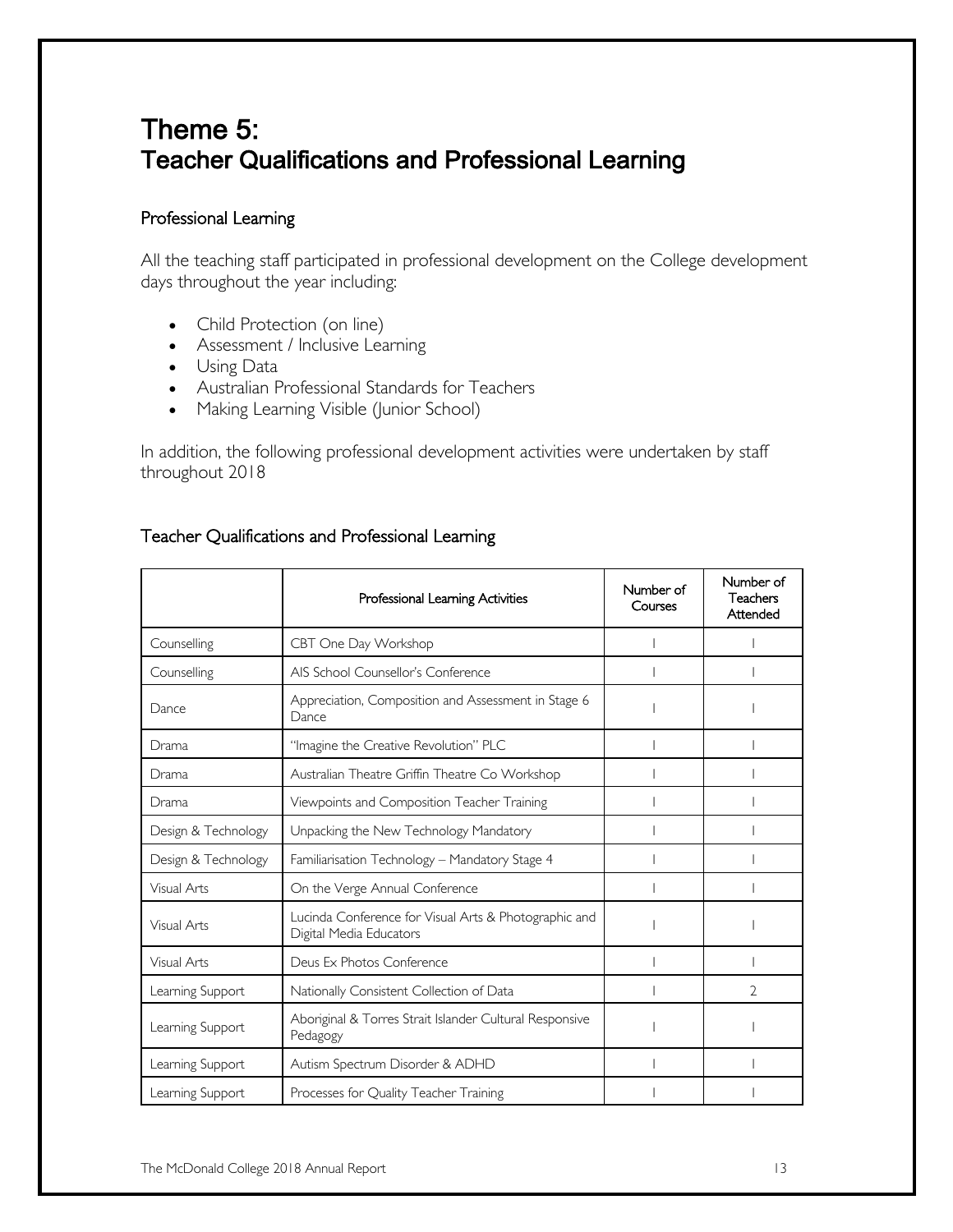|                    | Professional Learning Activities                                  | Number of<br>Courses | Number of<br>Teachers<br>Attended |
|--------------------|-------------------------------------------------------------------|----------------------|-----------------------------------|
| Learning Support   | NCDD Workshop                                                     |                      | T                                 |
| Learning Support   | Making Learning Visible                                           |                      | $\overline{2}$                    |
| Leadership/General | Director of Studies Conference                                    |                      | T                                 |
| Leadership/General | NESA Creative Arts K-6 Draft Syllabus Consultation<br>Meeting     |                      | $\overline{2}$                    |
| Leadership/General | Helping Teachers to Understand Sensory Processing<br>Disorder     |                      | 6                                 |
| Leadership/General | K-6 Curriculum Registration Requirements                          |                      | $\overline{2}$                    |
| Leadership/General | NESA Registration & Accreditation Briefing                        |                      | 2                                 |
| English            | Seven Steps to Writing Success                                    |                      | $\overline{2}$                    |
| English            | AIS New HSC English Course "The Craft of Writing                  |                      | I                                 |
| English            | Onscreen SOM Briefing                                             |                      |                                   |
| English            | Texts and Human Experience - The Year 12 English<br>Common Module |                      | $\overline{2}$                    |
| English            | The Tempest and Hag-seed: Advanced English<br>Module A            |                      |                                   |
| English            | Supervisor of HSC Marking Training                                |                      | I                                 |
| English            | Briefing sessions with Senior Markers                             |                      |                                   |
| <b>PDHPE</b>       | Programming the New Syllabus                                      |                      | 2                                 |
| <b>PDHPE</b>       | Implementing the New PDHPE 7-10 Syllabus                          |                      |                                   |
| History            | New Modern History: Core and More                                 |                      |                                   |
| ICT                | iWise Administration Training                                     |                      |                                   |
| Science            | BEEINS Conference (Macquarie University)                          |                      |                                   |
| Science            | 2018 Physics Teachers Conference                                  |                      |                                   |
| Science            | 2018 Chemistry Teachers Conference                                |                      |                                   |
| Science            | New Year 12 Physics Syllabus: Theory & Experiments                |                      |                                   |
| Science            | Chemical Safety Course                                            |                      | $\overline{4}$                    |
| Science            | Pasco Probe Demonstration                                         |                      | $\overline{4}$                    |
| Languages          | Getting Your Head Around New K-10 Language<br>Syllabuses          |                      | T                                 |
| General            | Professional Conduct Part   & Part 2                              | $\overline{2}$       | 29                                |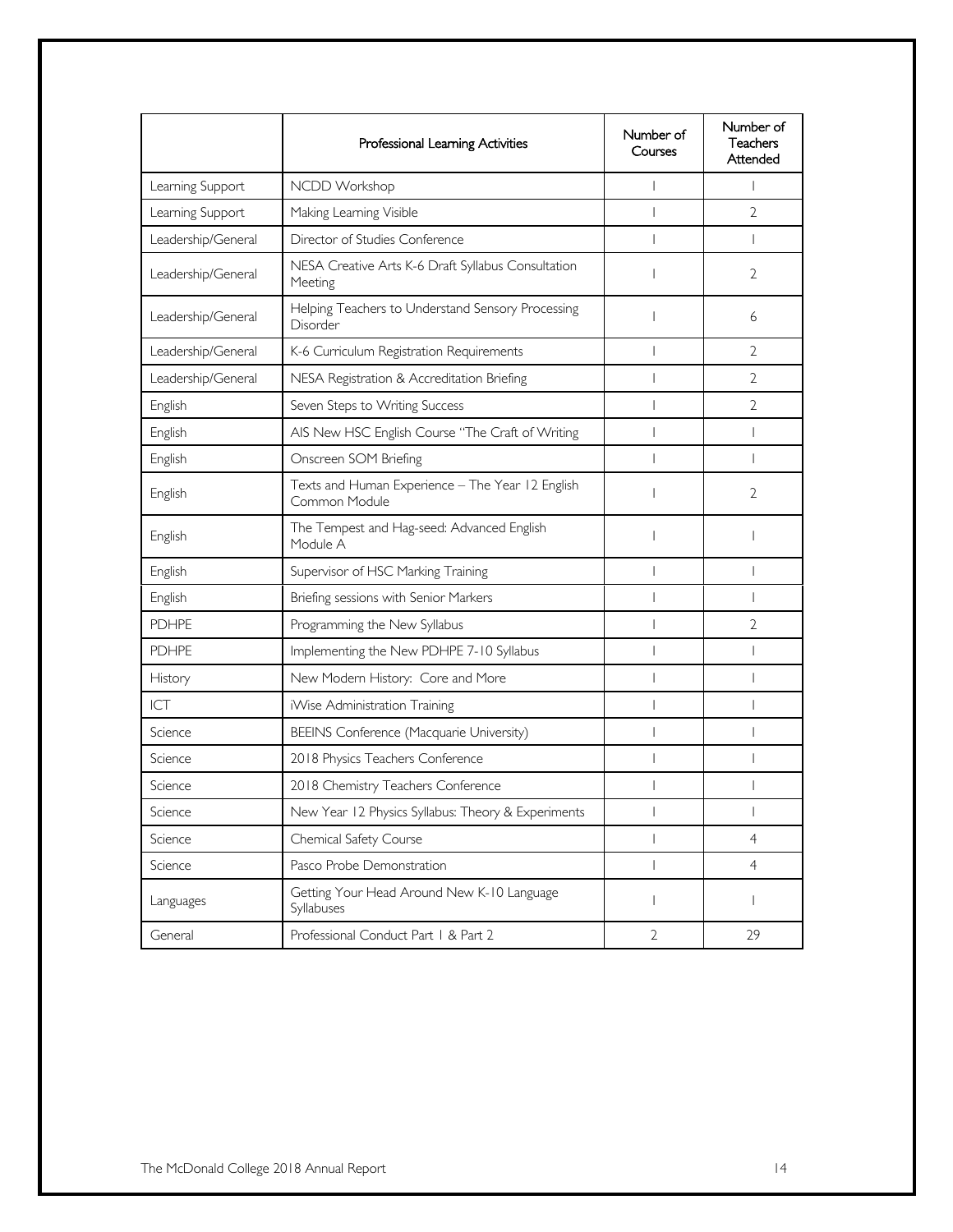### Teaching Accreditation

| <b>Level of Accreditation</b>                          | <b>Number of Teachers</b> |
|--------------------------------------------------------|---------------------------|
| Pre-2004 teachers (accreditation not required in 2018) | 16                        |
| Conditional                                            | $\left( \right)$          |
| Provisional                                            | $\overline{2}$            |
| Proficient Teacher                                     | 7                         |
| <b>Experienced Teacher</b>                             | $\overline{0}$            |
| Total number of teachers                               | 35                        |

Total teacher numbers are listed on the My School website:

http://www.myschool.edu.au

### Teaching standards /qualifications

| Category                                                                                                                                                                                                                   | Number of Teachers |
|----------------------------------------------------------------------------------------------------------------------------------------------------------------------------------------------------------------------------|--------------------|
| Teachers who have teaching education<br>qualifications from a higher education institution<br>within Australia or as recognised within the<br>National Office of Overseas Skills Recognition<br>(AEI-NOOSR) guidelines, or | 35                 |
| Teachers having a bachelor degree from a higher<br>education institution within Australia or one<br>recognised within the AEI-NOOSR guidelines but<br>lack formal teacher education qualifications.                        |                    |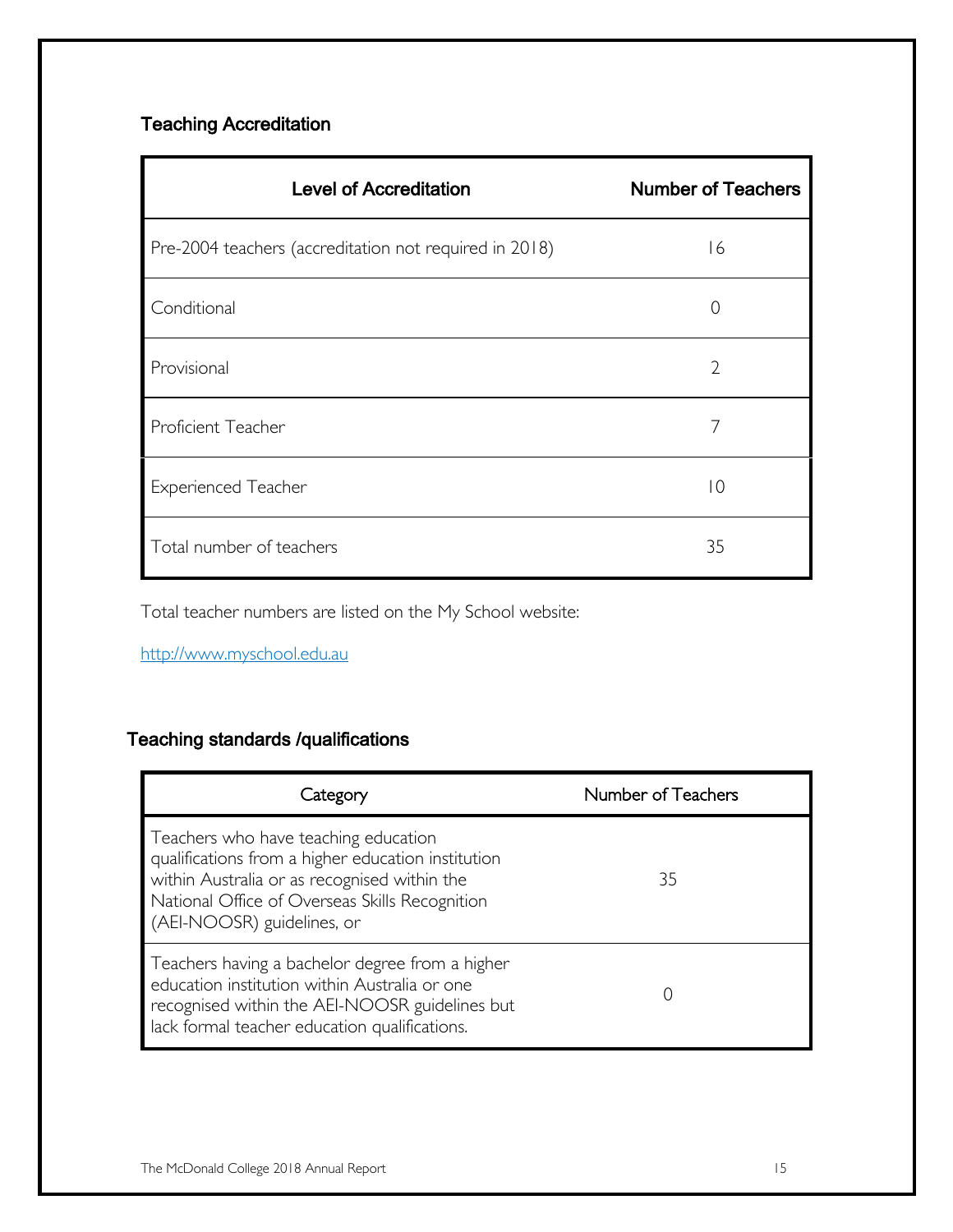# Theme 6: Workforce Composition

Workforce composition as per the My School website:

http://www.myschool.edu.au

The College workforce in 2018 did not include any Indigenous staff.

| School staff 2018                       |      |
|-----------------------------------------|------|
| Teaching Staff                          | 35   |
| Full-time equivalent teaching staff     | 27.6 |
| Non-teaching staff                      | 21   |
| Full-time equivalent non-teaching staff | 15.9 |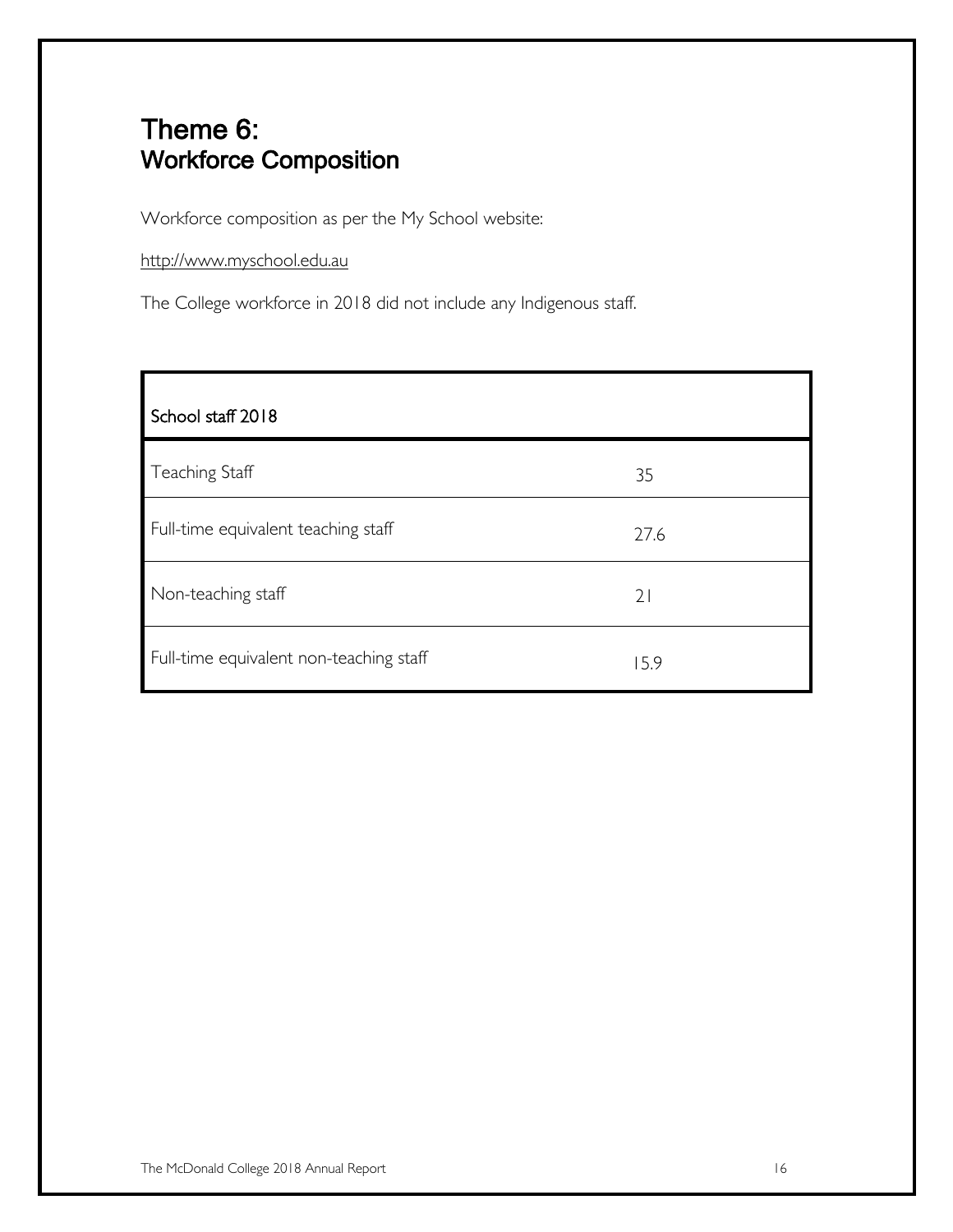# Theme 7: Student Attendance, and Retention Rates and Post-school destinations in secondary schools

#### Student attendance rates

For the whole College student attendance rates please refer to the college's data on the My Schools website: http://www.myschool.edu.au

| Year            | Attendance |
|-----------------|------------|
| Y03             | 91.4%      |
| Y04             | 95.4%      |
| <b>Y05</b>      | 95.6%      |
| Y06             | 94.4%      |
| Y07             | 94.0%      |
| <b>Y08</b>      | 92.0%      |
| Y09             | 92.8%      |
| Y10             | 90.6%      |
| YI I            | 89.0%      |
| Y <sub>12</sub> | 93.2%      |

#### 2018 Student Attendance Rate

|--|--|

#### Management of Student Non Attendance

The College Attendance Policy – Students - outlines the management of student nonattendance. Unexplained absences from the College are followed up in an appropriate manner with the student and parent or guardian. The College sends an SMS or telephones parents of students who are absent on the day of the absence. Parents are required to provide a written explanation for each absence and they are followed up if this is not provided in a timely fashion. Absences are monitored, and parent and student conferences are held to resolve any non-attendance.

All student absences are recorded in our database and are available for staff.

Mandatory reporting procedures apply where absences are extended, or the student is considered at risk.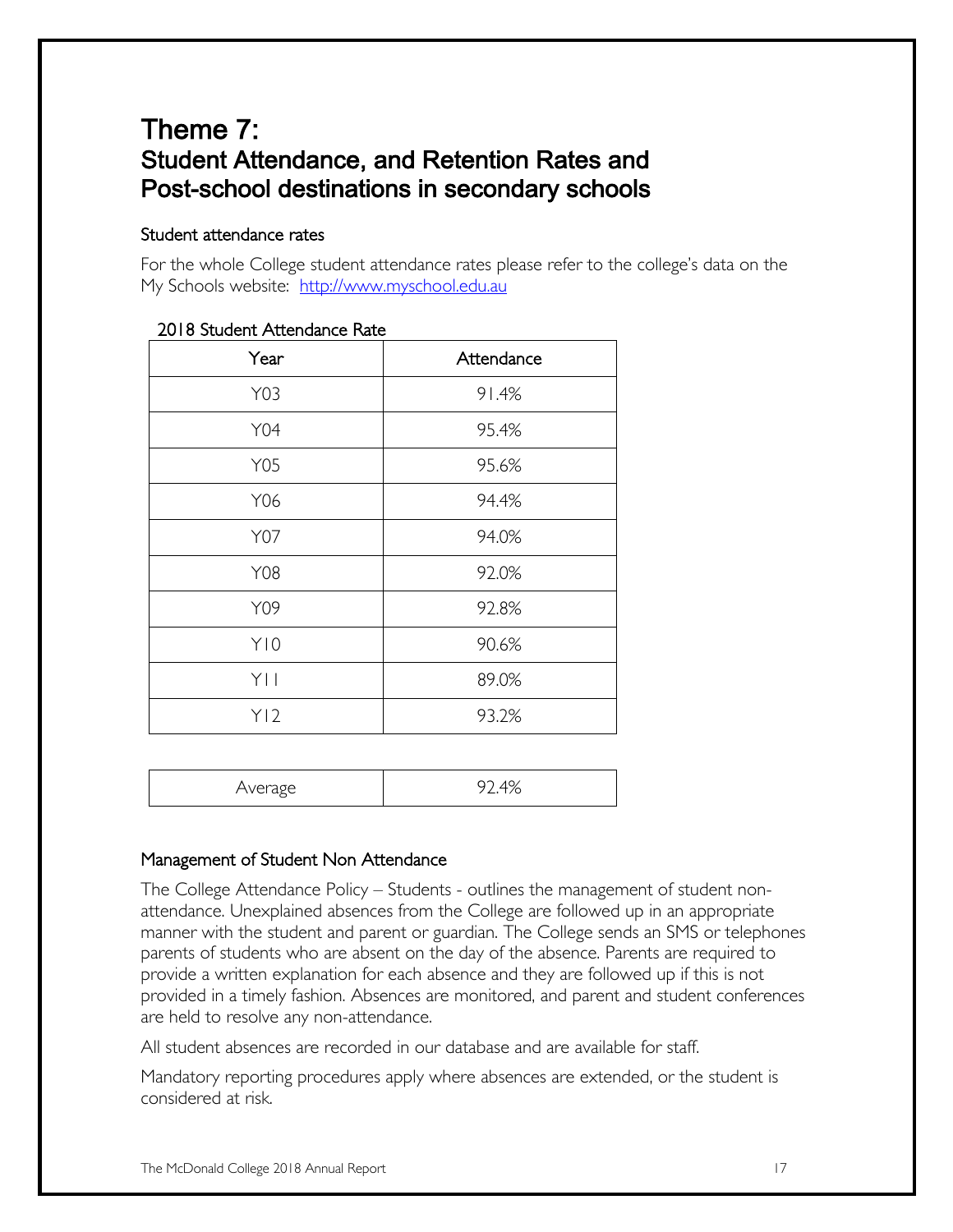### Retention rates and Post-School destinations in Secondary Schools

Sixty-two (62%) percent of the 2016 Year 10 cohort completed Year 12 in 2018 at the College. Based on the information provided when students left the College t the end of Year 10 it was to follow the pathways as below:

Vocational Training (performing arts e.g. Australian or Internationals Ballet Schools) 14% Other secondary school 22% Other 2%

Our 2018 Graduates continued on to University, TAFE, professional performing arts engagements, further education or pursued full-time employment or a gap year. University offers made to the Class of '18 included but not limited to:

B Exercise & Sports Science B Arts B Arts and Business Bachelor of Dual Law B Bus Mgt B Design B Arts/B Adv Stds B International Studies B Hlth Science (Hlth&Phy Ed) B Journalism B Nursing B Paramedicine B Science (Nanotechnology) B Science B Liberal Arts and Science

S Owen Business Manager

M Contos Director of Curriculum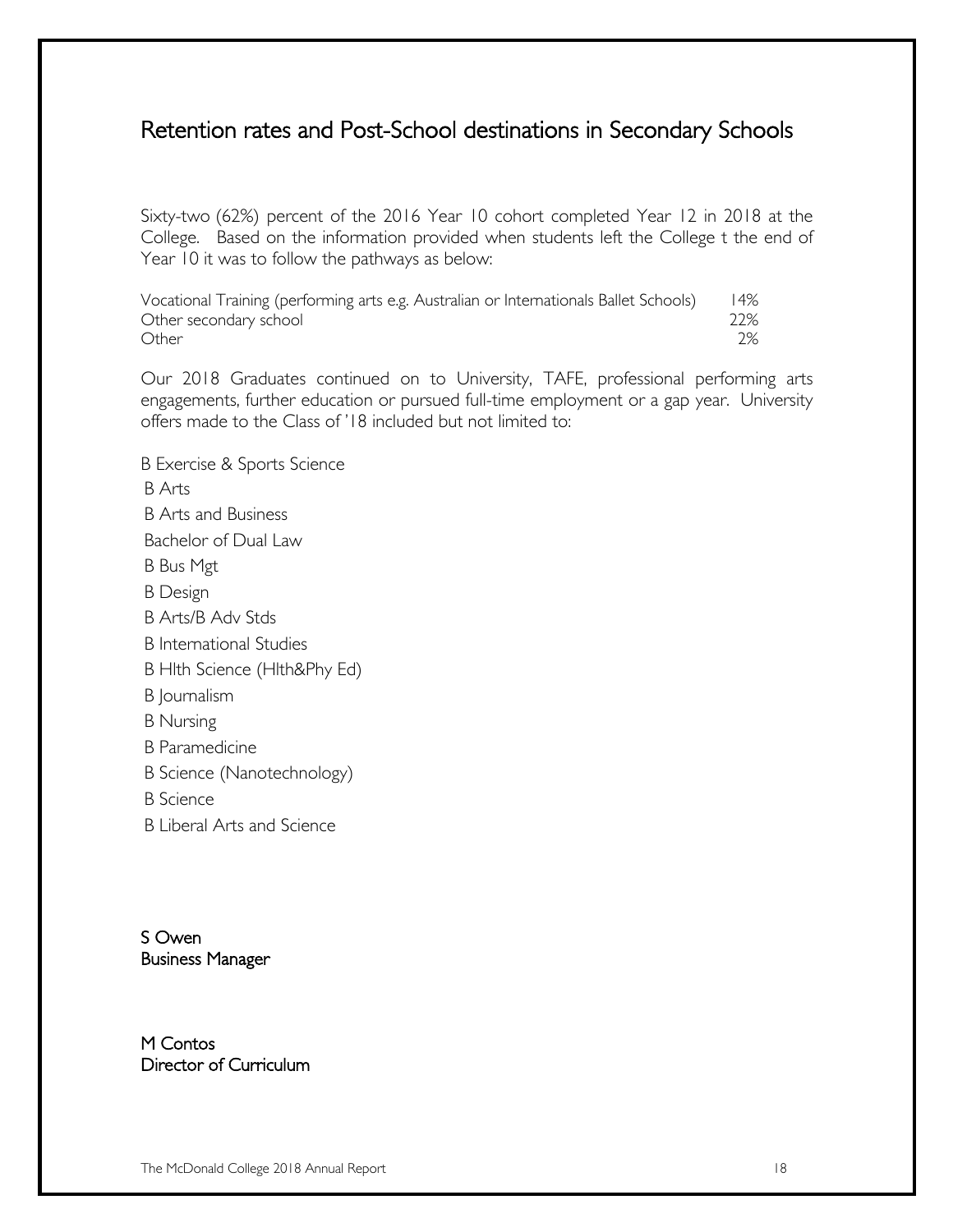### Theme 8: Enrolment Policies

# **Enrolment Policy**

#### **INTRODUCTION**

# Enrolment Policy

The McDonald College is a Primary to Year 12 school catering in particular for children who are gifted in performance, whether in one or more of the performing arts or in sport and wish to integrate their passion for performance with a rigorous academic education. The College takes girl boarders from Year  $7 - 12$ . Children attending the school must commit to a regimen of one and a half hours (primary) or two hours (secondary) training daily in their area of specialty. Subject to these constraints arising from the College's unique special studies programme, the College is open to accept boys and girls of all races and creeds. While the College does not suit all children, there is no reason in principle that children with disabilities cannot be eligible to enrol. Indeed, the College has since its inception enrolled a number of students with disabilities.

This policy gives guidance on enrolment criteria and procedures to those within the College community and to those contemplating enrolment. While the policy is as comprehensive as possible, there will inevitably be some situations which are not specifically covered. In such instances, it is the Principal's responsibility to decide the appropriate course to take in the circumstances.

#### LEGISLATIVE FRAMEWORK

Disability Discrimination Act Disability Standards for Education Race Discrimination Act Anti-Discrimination Act

These Acts and Standards make it unlawful to discriminate against a person on the grounds of their disability or race by refusing to enrol them at the College. The College is committed to fulfilling its obligations under the law in this Enrolment Policy.

#### **DEFINITIONS**

Throughout this policy, unless the context requires otherwise:

parents, includes guardians or any other person who has applied to have a child entered on the waiting list or enrolled at the College and, where the child has only one parent, means that parent.

disability, in relation to a child, means: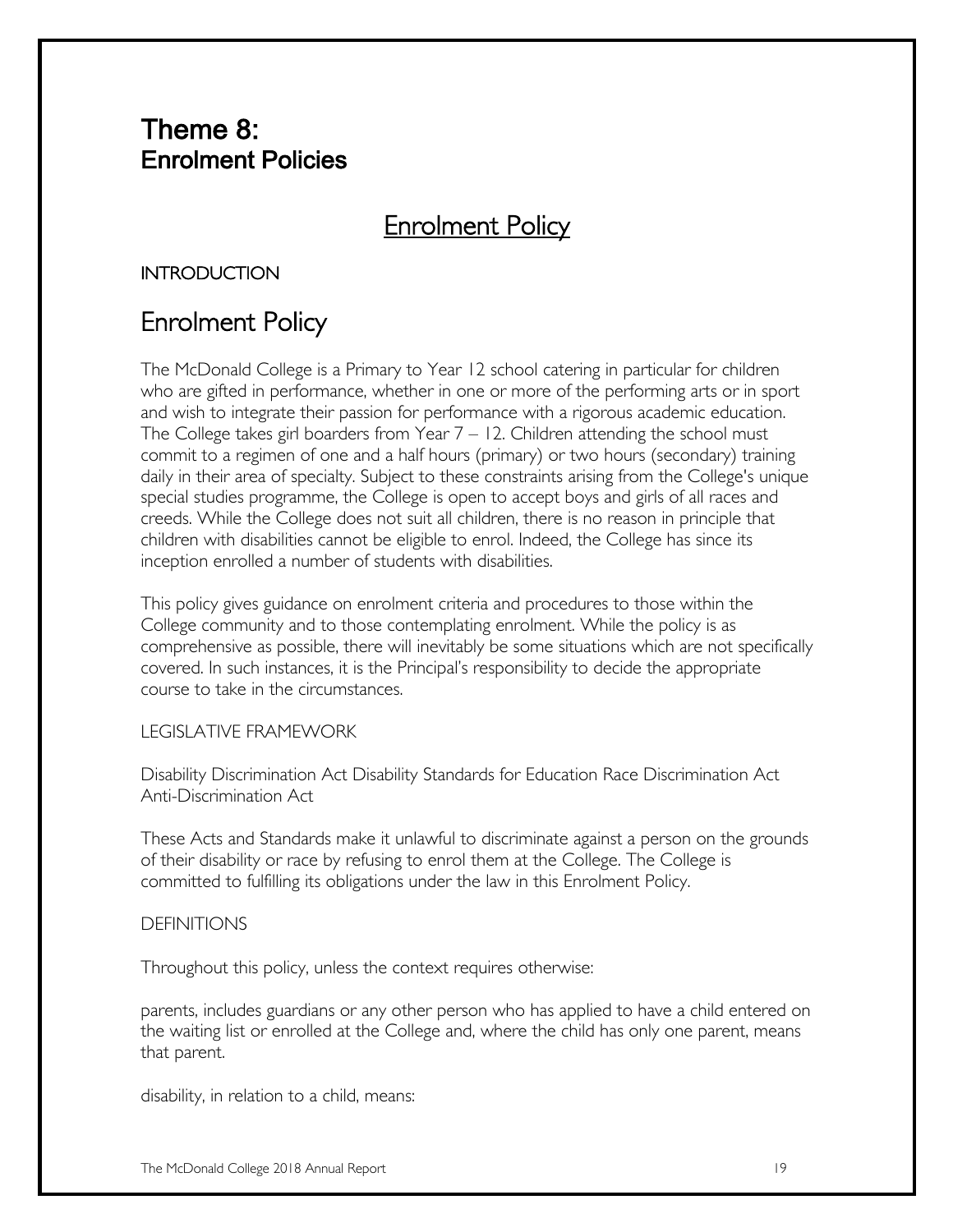- 1. Total or partial loss of the child's bodily or mental functions; or
- 2. Total or partial loss of a part of the body; or
- 3. The presence in the body of organisms causing disease or illness; or
- 4. The presence in the body of organisms capable of causing disease or illness; or
- 5. The malfunction, malformation or disfigurement of a part of the child's body; or
- 6. A disorder or malfunction that results in the child learning differently from a child without the disorder or malfunction; or
- 7. A disorder, illness or disease that affects a child's thought processes, perception of reality, emotions or judgment or that results in disturbed behaviour.

#### ENROLMENT PROCESS

#### New Enquiries

The Registrar will send everyone enquiring about enrolment details of the procedure for enrolment at the College including:

- A Prospectus (available electronically or in hard copy)
- A statement about the College Fees
- An Application for Registration

#### Waiting Lists

The Principal, through the Registrar, is responsible for the maintenance of waiting lists for entry to the College.

Names of children will be entered on the appropriate waiting list when their parents or a parent return:

- 1. The Application for Registration;
- 2. A non-refundable Application Fee of one hundred and ten dollars (\$110) if the applicant is an Australian citizen or two hundred and fifty dollars (\$250) for an overseas applicant;
- 3. Copies of the child's last two school reports;
- 4. Copies of NAPLAN results;
- 5. Copies of certificates of achievements in the performing arts or sport, such as examinations passed or eisteddfod results;
- 6. All medical, psychological or other reports about the child in their possession or control;
- 7. Two personal references, one for the student and one for the family; and
- 8. A full length photograph in dance attire if a dancer or portrait photograph if an actor, musician or sportsperson.

Failure to provide all required information may result in the College declining to enter the child's name on the appropriate waiting list or delaying such entry, and may also result in the College declining or delaying the child's enrolment.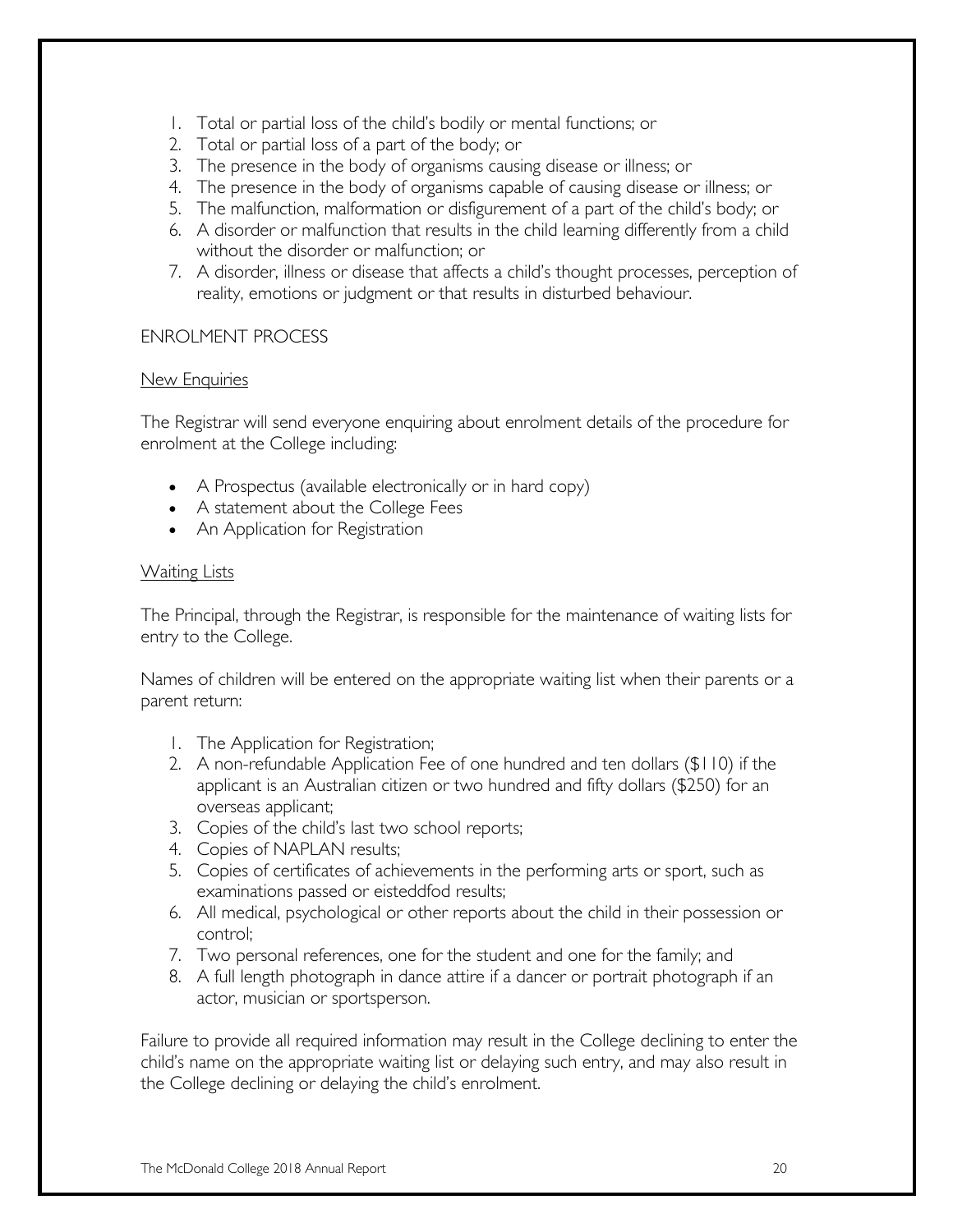#### Assessment Process

The College will undertake an assessment process at some time decided by the College after a child's name has been entered on the waiting lists.

#### Interview and request for information

As part of the assessment process the College:

- 1. May arrange for a child on the waiting list to undertake a pre-enrolment test at the College; and
- 2. Will invite the parents of a child on the waiting list to attend an interview at the College with the Principal or a senior member of staff appointed by the Principal. At the interview, among other things, the College's representative will:

(a) inform the parents of their responsibility to the College in relation to fees and will ascertain their ability to afford the current fees;

(b) will seek to establish that the expectations and commitments of the parents are consistent with the vision, values, goals, policies and resources of the College.

In considering all prospective enrolments, the College may:

- 1. Ask for further information about the child, such as for the child's medical or psychological reports; and
- 2. Ask parents to authorise the Principal or her delegate to contact:

(a) the Principal of the child's previous school to confirm information pertaining to the child;

(b) any medical or other personnel considered significant for providing information pertaining to the needs of the child.

#### Unacceptable Behaviour

Where information obtained by the College suggests a profile of willful misconduct, illegal activities or strong anti-social behaviours that indicate that the child's enrolment at the College is likely to be detrimental to other students, the staff or the College, notwithstanding that the child be the sibling of a current student, the Principal may decline to proceed any further with the enrolment process.

#### **Disability**

Where a child has declared education support needs or a disability or other information has come to light indicating a possible need for education support services or for some measures or actions to assist the child to participate in the College's courses or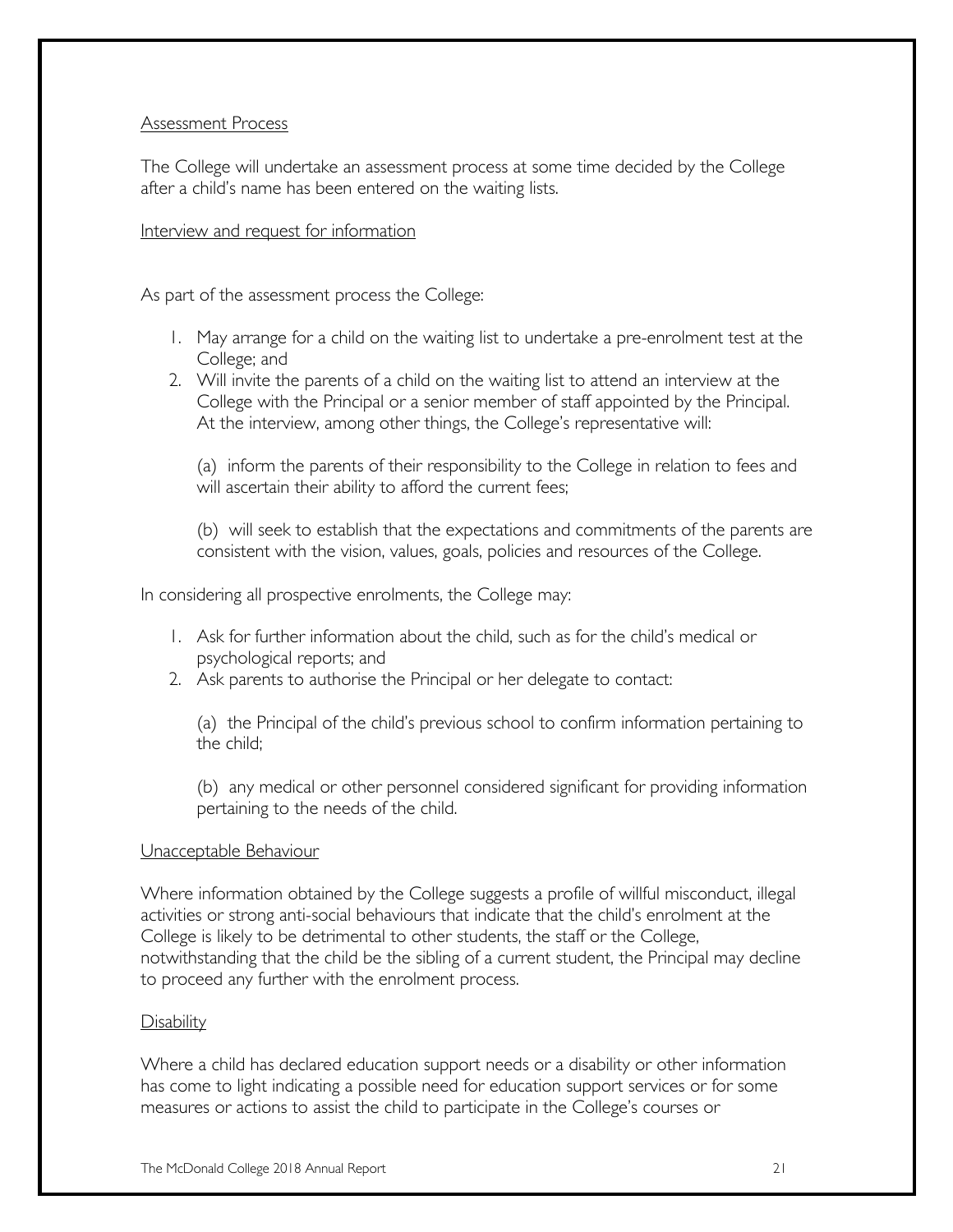programmes or to use the College's facilities or services, the College will make an initial assessment of the child's needs. This will include consultation with the child or the child's parents. In addition, the Principal may:

(a) require the parents to obtain medical, psychological or other reports from specialists outside the College;

(b) obtain an independent assessment of the child.

Any assessments or reports required from non-school personnel will be at the parents' expense.

Where information obtained by the College indicates that the child has a disability, the Principal will seek to identify the exact nature of the child's needs and the strategies required to address them. Having obtained this information, the Principal will determine whether the child, if enrolled, would require some measures or actions to assist the child to participate in the College's courses or programmes or to use the College's facilities or services that are not required by students who do not have the child's disability. Where the Principal determines that the child would require some such measures or actions, the Principal will seek to identify whether those measures or actions required are reasonable in that they balance the interests of all parties affected.

In assessing whether a particular measure or action for a particular child is reasonable, the Principal will have regard to all the relevant circumstances and interests, including:

- a) the child's disability;
- b) the views of the child or the child's parents about:
	- i) whether the particular measure or action is reasonable;
	- ii) the extent to which the particular measure or action would ensure

that the child was able to participate in the College's courses or programmes or to use the College's facilities or services on the same basis as a child without the disability;

c) the effect of the measure or action on the child, including the effect on the child's:

- i) ability to achieve learning outcomes; and
- ii) ability to participate in courses or programmes; and
- iii) independence;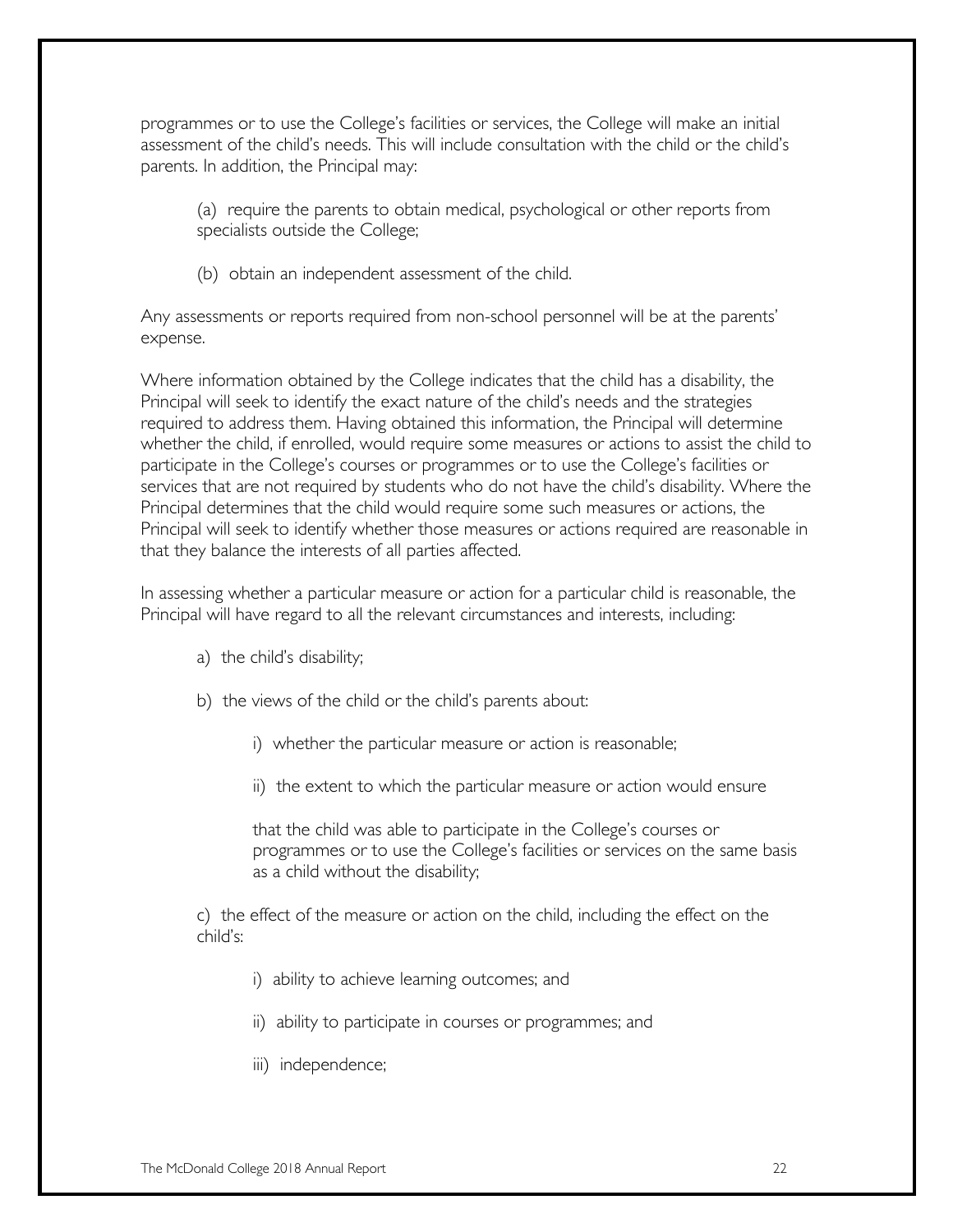d) the effect of the particular measure or action on anyone else affected, including the College, its staff and other students;

e) the costs and benefits of taking the particular measure or action.

The College will take measures and actions that are reasonable but will not necessarily take measures or actions that are unreasonable or that would impose unjustifiable hardship on the College. In determining whether taking the required measures or actions, even though they are reasonable, would impose unjustifiable hardship on the College, the Principal will take into account all relevant circumstances of the case, including:

(a) the nature of the benefit or detriment likely to accrue or be suffered by any persons concerned (including other students, staff, the College, the child, the family of the child, and the College community); and

(b) the effect of the disability of the child; and

(c) the College's financial circumstances and the estimated amount of expenditure required to be made by the College.

Where the Principal determines that the enrolment of the child would require the College to take unreasonable measures or actions to ensure that the child is able to participate in the College's courses or programmes, or to use the College's facilities and services, on the same basis as a student without a disability, or would cause unjustifiable hardship, the Principal may decline to offer a place at the College.

#### Failure by parents to disclose information

The College reserves the right not to offer any child a place at the College or to defer the offer of a place to any child in its discretion but particularly when the parents, having been aware of their child's specific educational needs, decline to declare those needs or to withhold relevant information pertaining to their child.

The College also reserves the right to terminate an enrolment where there are not sufficient resources to deal with a child's needs and where the parents have not declared or have withheld known information pertaining to their child's needs.

#### Enrolment Offers and Acceptance

At the satisfactory conclusion of the assessment process, the College may make an offer to the parents to enrol the child. To accept the offer, the parents must in adherence with the date specified in the Letter of Offer deliver to the College:

- 1. The Acceptance Form;
- 2. The non-refundable enrolment deposit of two thousand dollars (\$2,000) for students in Years 3-10 or one thousand five hundred dollars (\$1,500) for students in Years 11-12.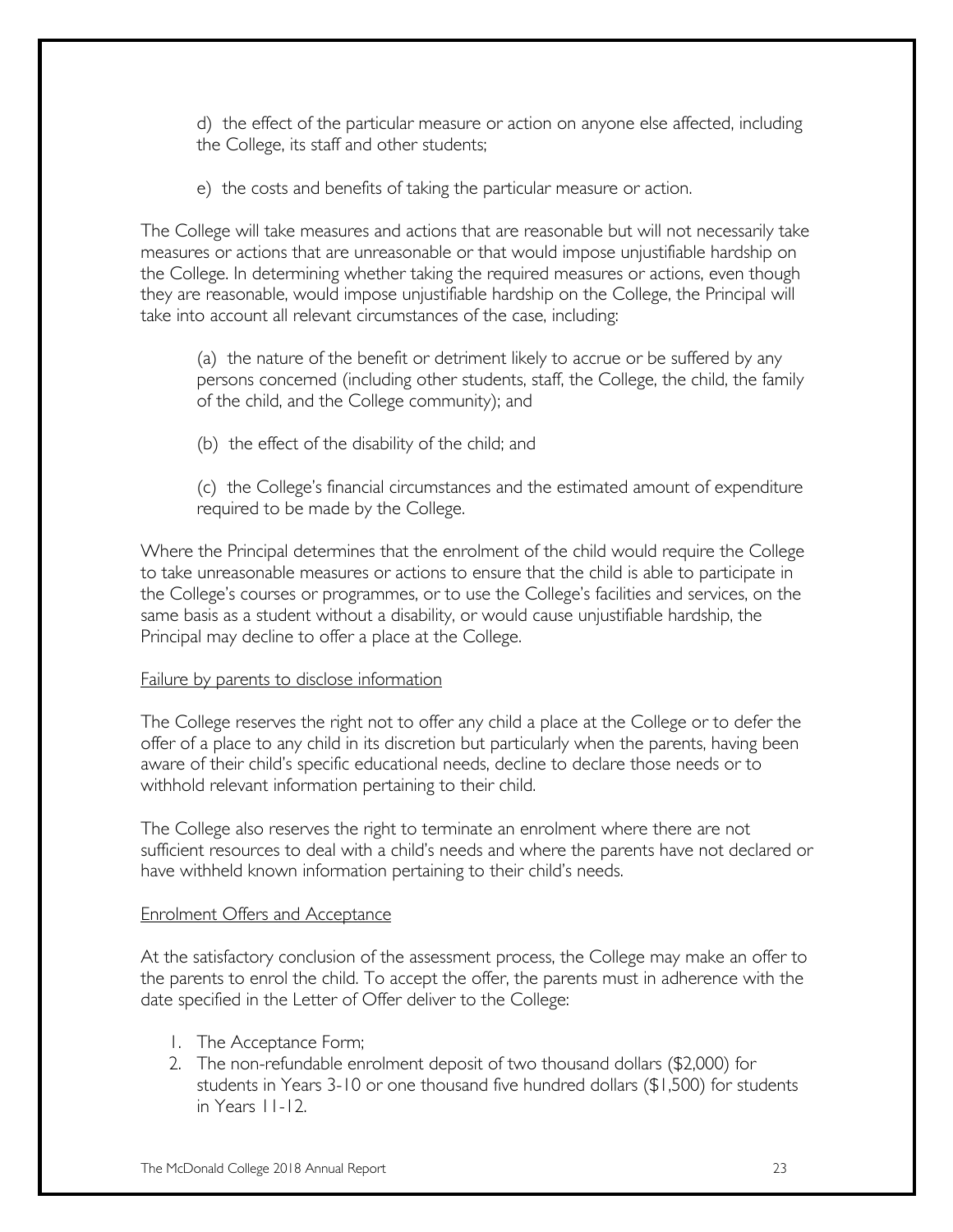Failure to reply within the required time may result in the position being re-offered where other children are waiting for entry to the College.

#### Offers for Provisional Enrolment

Where circumstances give rise to uncertainty on the part of the Principal, a provisional enrolment may be offered for a child for a set period of time.

Conditions applying to such provisional enrolment will be set out in writing. In these cases, either the parents or the Principal may terminate the enrolment with seven days' notice. In such circumstances, enrolment deposits will be refunded and College fees will be adjusted to cover the period of enrolment only. No penalties will apply.

This provision may not be applied in the case of children with a disability.

#### Holding of Class Places

Places at the College will not be held for students who are withdrawn from the College for any longer than 10 months. Should the period of intended absence be less than 10 months, places may be held subject to College fees being maintained for the period of absence and the enrolment continuing to be eligible to attract Government subsidies.

#### Continuing Enrolment

Continuing enrolment is subject to the student's adherence to school rules (see enrolment contract, pastoral care policies, code of conduct policies and behaviour management policies) and payment of all school fees.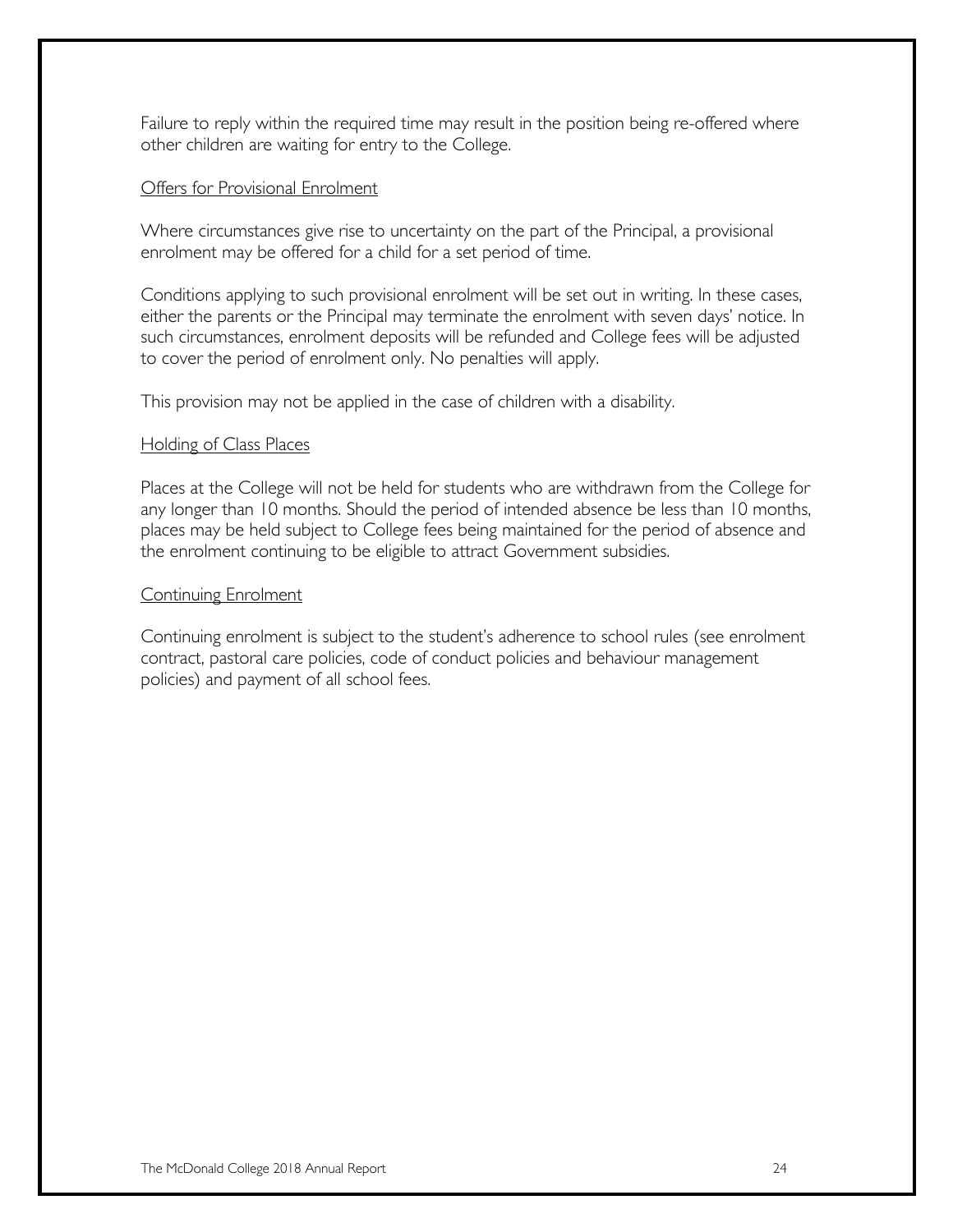# Theme 9: Other School Policies

#### Student Welfare Policies

The College seeks to provide a safe and supportive environment to support the mental, physical and emotional wellbeing of students through programmes that:

- Minimise risk of harm and ensure students feel secure
- Meet the personal, social and learning needs of the students.
- Provide early intervention programs for students at risk.
- Develop a sense of self-worth and foster personal development

The following policies (subject to change from time to time) contribute to the College's commitment to student welfare:

- Boarding House policies and practices
- Overseas student's policy and procedures
- Strategies for improving student attendance
- Child protection
- Critical Incident
- Disability provisions
- Discrimination
- Duty of care
- **Evacuation**
- Excursions
- Learning enrichment
- Medical treatment for students
- Photographing and videoing students and student work
- Physical contact in lessons
- Playground supervision
- Risk management
- Social networking
- Student rights and responsibilities
- Sun safe policy
- Viewing of films

#### Anti-Bullying

The McDonald College is committed to providing all students with an environment that is safe, supportive and caring; free from intimidation of any kind. Positive interaction and cooperation are encouraged where the individual and their personal property is respected.

Students who are being bullied have the right to seek and receive help from their peers and adults. It is important that they realise that seeking such assistance is an appropriate and acceptable response.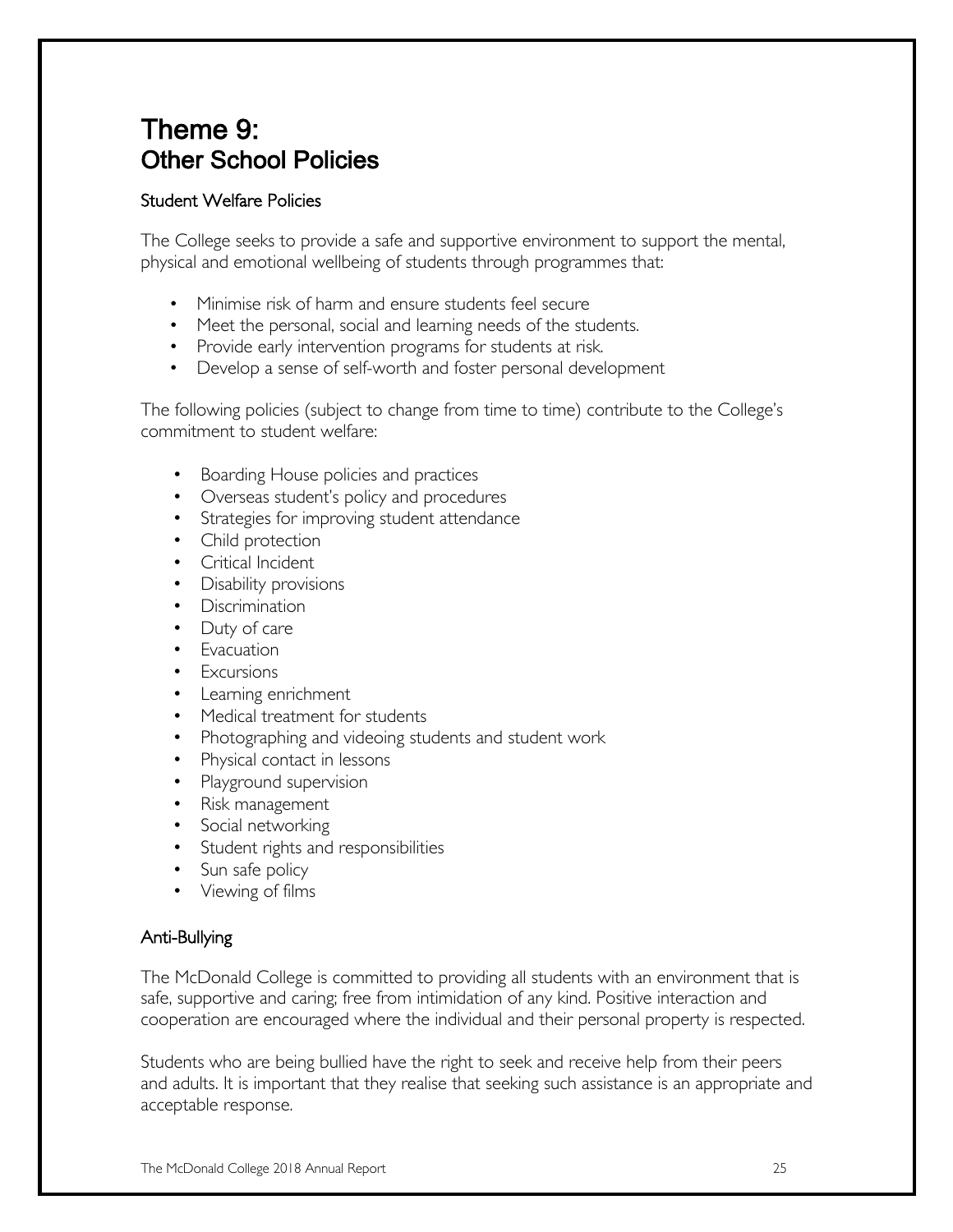For students this means:

- Being prepared to report any bullying that they are aware of, while at the same time working with the staff to stop it;
- Seeking by words and actions to create an environment where bullying behaviour is unacceptable;
- If one is a target of bullying it is essential that the individual does not assume that it is his or her own fault and that nothing will be done about it or that it cannot be prevented;
- Abiding by the code of Student Rights and Responsibilities as they appear in the Student Information booklet.

For staff this means:

- Every staff member, Year Coordinator, the Head of Pastoral Care, Deputy Principal, Head of Secondary School, Director of the Junior School, Director of Performing Arts and the Principal plays a key role in creating a learning environment in which bullying is neither tolerated nor left unchallenged.
- Drawing on support services available such as;
	- the College Psychologist to support students who are victims of bullying behaviour as well as students who engage in bullying behaviour;
	- the NSW Police School Liaison Officer and the Youth Liaison Officer. Contact details of the Liaison Officer with responsibility for the College can be obtained from the Head of Pastoral Care, Director of Junior School or the Deputy Principal, Head of Secondary School.

#### Student Discipline

It is publicly recognised that a strength of The McDonald College is the ability to maintain discipline and deal with disciplinary matters quickly and effectively to ensure that a positive and productive learning environment is maintained for all students.

The College's student discipline policies are based on procedural fairness and a commitment to involve students and parents in both determinations and consequences.

*"Procedural fairness is a basic right of all when dealing with authorities. Procedural fairness refers to what is sometimes described as the 'hearing rule' and the 'right to an unbiased decision'.*

The 'hearing rule' includes the right of the person against whom an allegation has been made to:

- know the allegations related to a specific matter and any other information which will be taken into account in considering the matter;
- know the process by which the matter will be considered;
- respond to the allegations;
- know how to seek a review of the decision made in response to the allegations.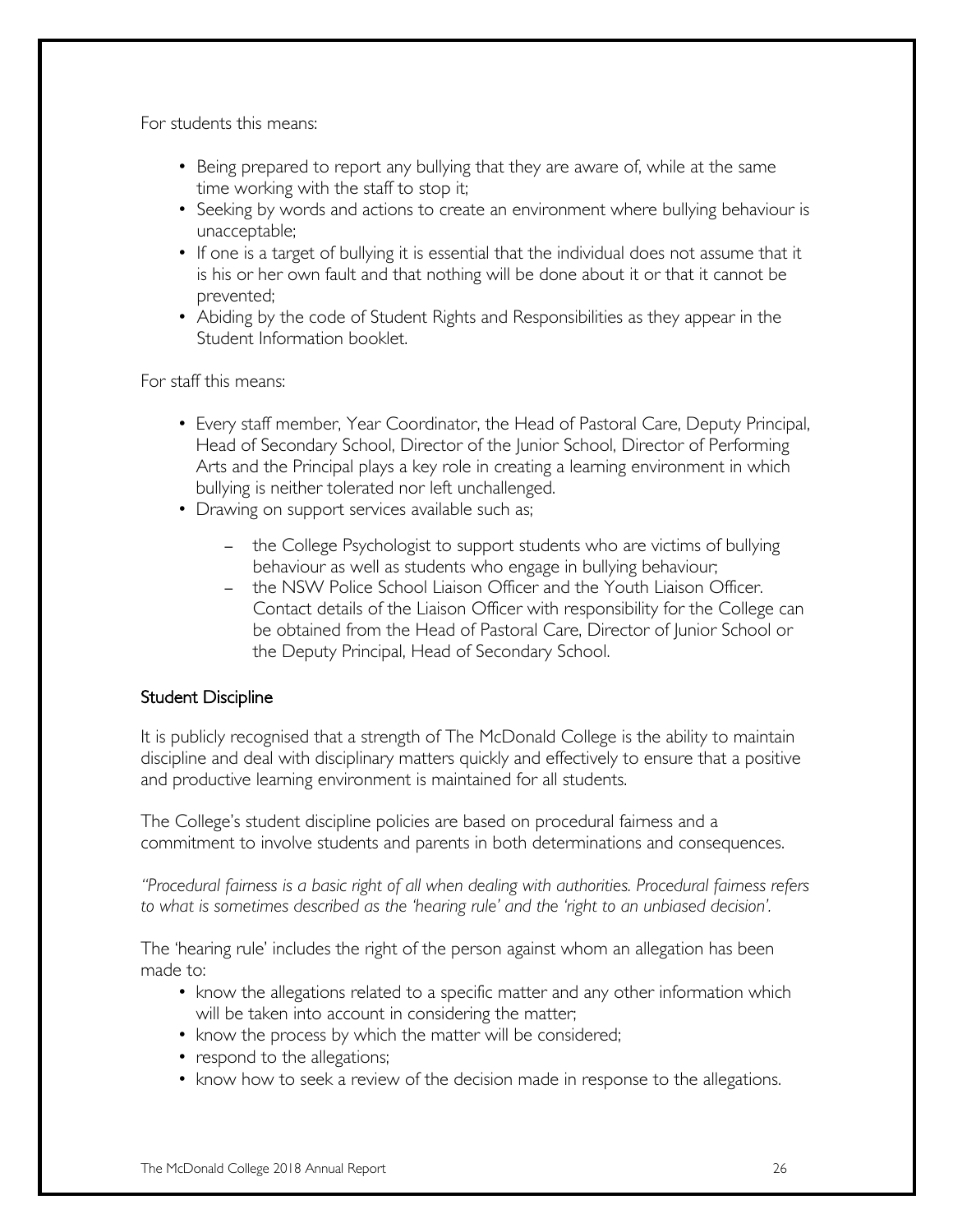Students are required to abide by the College's Rules and to follow the directions of teachers and other people with authority delegated by the College.

Where a student disregards rules, disobeys instructions or otherwise engages in conduct which causes or may cause harm, inconvenience or embarrassment to the College, staff members or other students, the students may be subject to disciplinary action.

The College has a five-tier student discipline system:

- LEVEL 1: Lunchtime detention/clean-up -issued by Classroom teachers and Heads of Department/Faculty
- LEVEL 2: After-school detention + Letter sent home - issued by the Deputy or Director of Performing Arts or Director of Junior School
- LEVEL 3: Saturday morning/Holiday detention + letter sent home -issued and supervised by a member of the College Executive
- LEVEL 4: In-school suspension + Parents telephoned - issued and supervised by the Deputy Principal or Principal
- LEVEL 5: Expulsion - Parents will be contacted immediately by either the Deputy Principal or Principal, and asked to collect their child

The disciplinary procedures undertaken by the College vary according to the seriousness of the alleged offence. Where the allegation, if proved, may result in suspension or expulsion, the student and parents will be informed of the allegations and procedural steps to be followed in dealing with the matter. In relation to all matters to be investigated, students will be informed of the nature of the allegation and given an opportunity to respond to the allegations.

The penalties imposed vary according to the behaviour and the prior record of the student. At the lower end of the scale, an admonition or detention may be appropriate. At the upper end of the scale, the behaviour could result in suspension or expulsion.

The McDonald College expressly forbids the use of Corporal Punishment for the enforcement of discipline of the students by staff of the College.

The College does not explicitly or implicitly sanction the administering of corporal punishment by non-school persons, including parents, to enforce discipline at the College.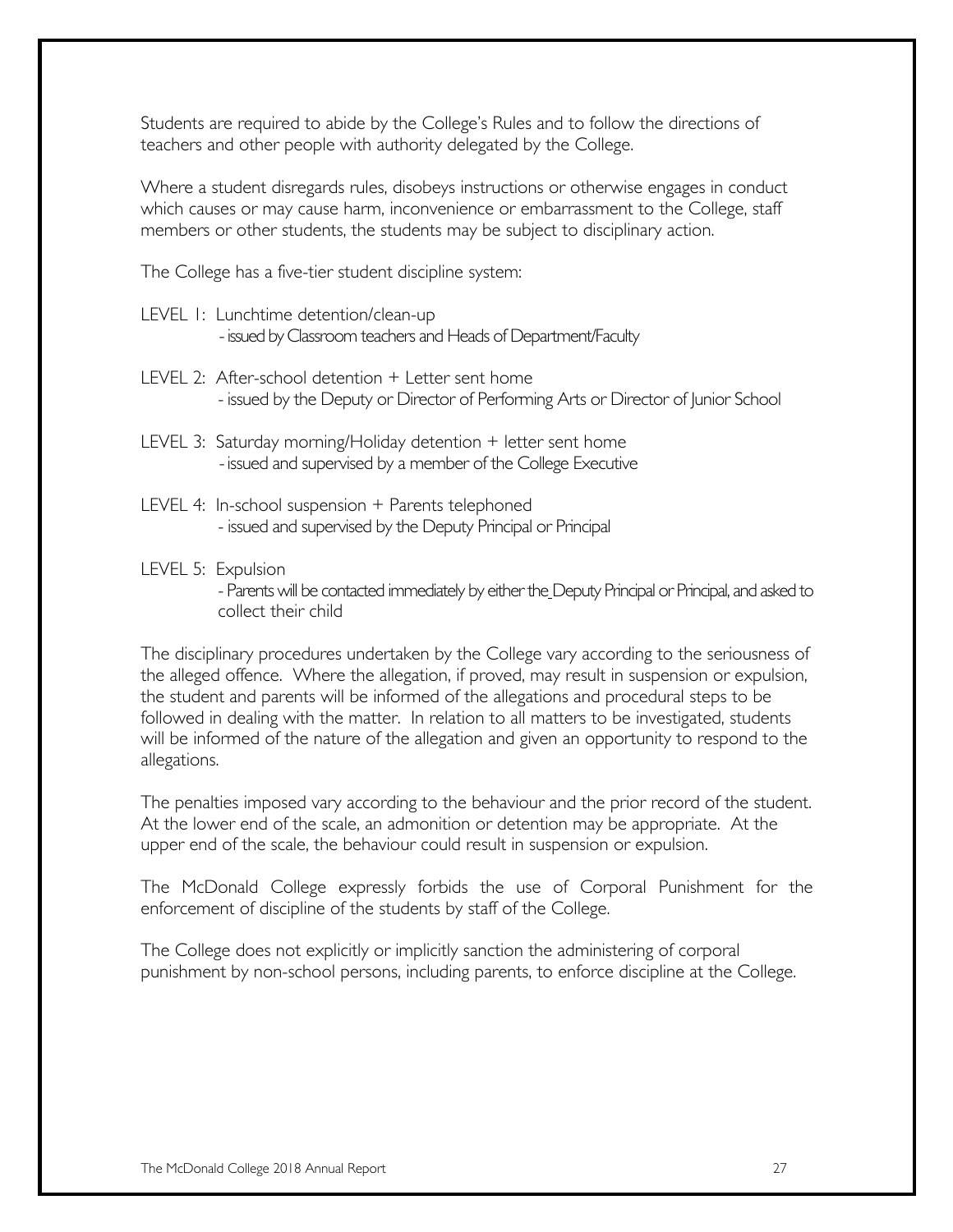#### Reporting Complaints and Resolving Grievances

General Principles

- Teachers, students and parents are entitled to raise concerns and complaints.
- The College has a transparent and clear process which provides the framework and structure within which such concerns/complaints can be raised.
- Consideration will to be given to the level of seriousness before beginning the process.
- Consideration will also be given to determining the most appropriate staff member for initial contact within the College.
- All efforts are made to resolve the dispute at the most appropriate level.
- Procedural Fairness requires that both/all parties have the opportunity to have their case heard.
- Individual cases are considered on their own merits and within the context of the pressures and demands on families and schools.
- Appropriate confidentiality should be respected by all parties.
- The role of the College Council and its' Chair is one of governance and not day-today College management. Grievance disputes should not start at the Council level unless the subject of the dispute is the College Principal herself/himself. Only in such a situation should the matter be referred to the Chairman of the Council who will raise the issue with the College Principal.

Procedural Fairness ensures that everyone should have access to an "unbiased decision".

Any person against whom a complaint has been made has the right to:

- 1. Know the allegations related to the specific matter and any other facts which could be taken into account in the consideration of the matter.
- 2. Know the process by which the complaint will be considered.
- 3. Be aware of the range of possible consequences resulting from the decisions made.
- 4. Have an opportunity to respond to any allegations or complaint.
- 5. Be given an opportunity to have a "preliminary decision" reviewed if there are additional issues which could be considered in mitigation before the preliminary decision is confirmed.

The College will not act on any anonymous complaint, unless it involves a possible allegation of 'reportable conduct'

#### Making a Complaint – Parents

- 1. Discuss concerns directly with the staff member concerned. .There should be a concerted attempt to understand each other's point of view and to mutually resolve the dispute.
- 2. If this has been unsuccessful, the matter should be referred to the Head of Department (if the issue is subject-related) or the Year Co-ordinator, if the issue is more general.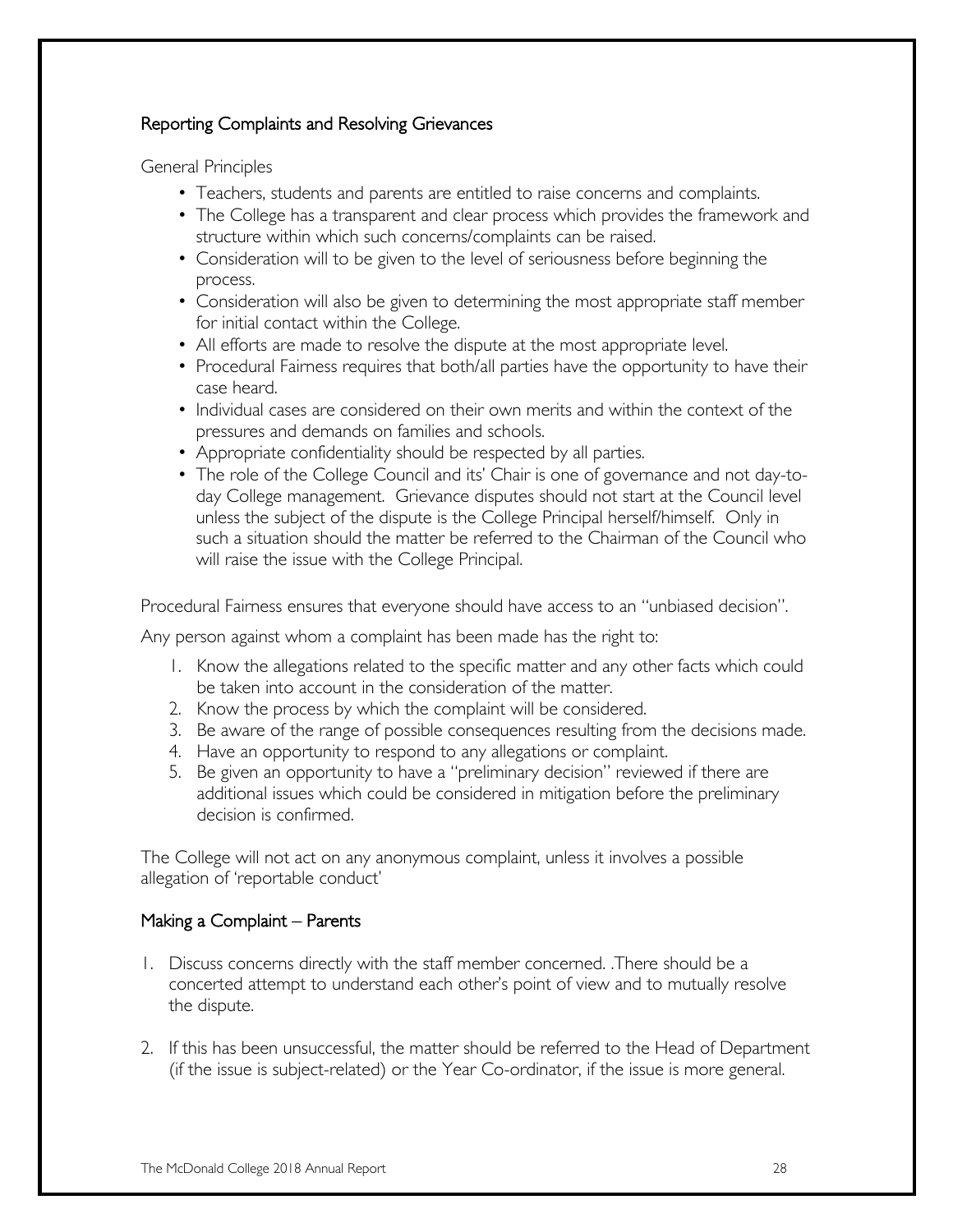- 3. If this is unsuccessful, the matter should be raised with:
	- a. Director of Junior School (Junior School issues)
	- b. Deputy Principal, Head of Secondary School (Secondary School issues)
	- c. Director of Performing Arts (Performing Arts issues)
- 4. If the issue is still not resolved, or if there are concerns about the process itself, approaches can be made to the College Principal. It is requested that concerns are put to the College Principal in writing.

#### Policy Access & Updates

| Policy                                 | Changes in 2018                             | Access to full text                                                                                                                                                                                                                                                                                              |
|----------------------------------------|---------------------------------------------|------------------------------------------------------------------------------------------------------------------------------------------------------------------------------------------------------------------------------------------------------------------------------------------------------------------|
| Student Welfare                        | <b>Boarding House</b><br>policies reviewed. | The full text of the College's complaints<br>and resolving grievances procedures can<br>be accessed on the College Portal in the<br>Parent & Student Handbook, Parent &<br>Student Boarding Handbook and the<br>Overseas Students Handbook and the<br>Student Information booklet given to<br>students annually. |
| Anti-bullying                          | No changes made in<br>2018                  | The full text of the College's complaints<br>and resolving grievances procedures can<br>be accessed on the College Portal in the<br>Parent & Student Handbook, Parent &<br>Student Boarding Handbook and the<br>Overseas Students Handbook and the<br>Student Information booklet given to<br>students annually. |
| <b>Student Discipline</b>              | No changes made in<br>2018                  | The full text of the College's complaints<br>and resolving grievances procedures can<br>be accessed on the College Portal in the<br>Parent & Student Handbook, Parent &<br>Student Boarding Handbook and the<br>Overseas Students Handbook and the<br>Student Information booklet given to<br>students annually. |
| Complaints and<br>resolving grievances | No changes in 2018                          | The full text of the College's complaints<br>and resolving grievances procedures can<br>be accessed on the College Portal in the<br>Parent & Student Handbook, Parent &<br>Student Boarding Handbook and the<br>Overseas Students Handbook and the<br>Student Information booklet given to<br>students annually. |

M.P. Kohler Principal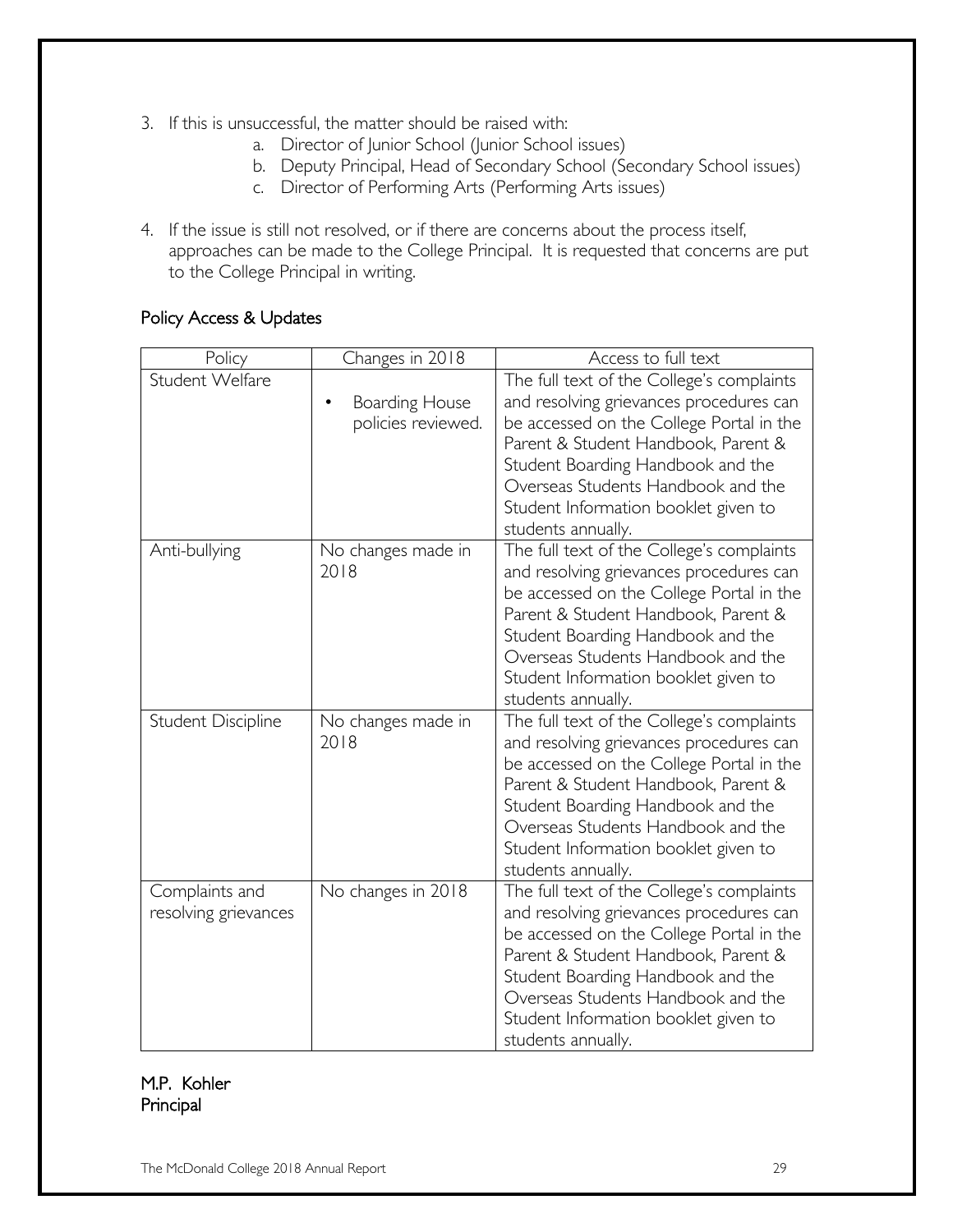# Theme 10: School Determined Priority Areas for Improvement

### Achievement of priorities identified in the College's 2017 Annual Report

| Area                         | Priorities                                                                                                                                           | <b>Status</b>                     |
|------------------------------|------------------------------------------------------------------------------------------------------------------------------------------------------|-----------------------------------|
| Teaching and<br>Learning     | Ongoing amendment to the 'look of learning' throughout the<br>$\bullet$<br>College by improving physical amenity and incorporation of<br>technology. | Partially complete<br>and ongoing |
|                              | Mapping staff PD to areas of growth.<br>$\bullet$                                                                                                    | Ongoing                           |
|                              | Managing and coordinating educational learning for students<br>$\bullet$<br>in professional productions - intrastate, internationally and in<br>NSW. | Ongoing                           |
|                              | Ongoing enhancement of effective use and access to<br>$\bullet$<br>technology in Teaching and Learning.                                              | Partially complete<br>and ongoing |
|                              | Continued implementation of new NESA syllabuses across<br>$\bullet$<br>the College                                                                   | Partially complete<br>and ongoing |
|                              | Improved use of data available to develop individual and<br>$\bullet$<br>group strategies for improvement of learning and pastoral<br>care.          | Ongoing                           |
|                              | Furthering a culture of 'evidence informed practice' to<br>$\bullet$<br>enhance learning.                                                            | Ongoing                           |
|                              | Inclusion of strategies for diversity in learning programmes.<br>$\bullet$                                                                           | Partially complete<br>and ongoing |
|                              | Development of online documents and templates.<br>$\bullet$                                                                                          | Complete                          |
|                              | Investigate new Performance Streams and education to the<br>$\bullet$<br>PA Industry.                                                                | Partially complete<br>and ongoing |
|                              |                                                                                                                                                      |                                   |
| Student and Staff<br>Welfare | Investigate the introduction of a Cyber Safety and online<br>$\bullet$<br>monitoring programme.                                                      | Ongoing                           |
|                              | Introduce system for measuring and tracking student<br>$\bullet$<br>wellbeing.                                                                       | Ongoing                           |
|                              |                                                                                                                                                      |                                   |
| Facilities and<br>resources  | Improve classroom technology infrastructure.<br>$\bullet$                                                                                            | Partially complete<br>and ongoing |
|                              | Refurbishment of targeted areas.<br>$\bullet$                                                                                                        | Completed                         |
|                              | Installation of new Air conditioning plant.<br>$\bullet$                                                                                             | Completed                         |
|                              |                                                                                                                                                      |                                   |
| Policies and<br>procedures   | Development of integrated policy document incorporating all<br>$\bullet$<br>operating areas of the College.                                          | Completed                         |
|                              | Development of enhanced College-wide 'risk minimisation'<br>$\bullet$<br>policies and practices.                                                     | Completed and<br>Ongoing          |
|                              | Review of all policies and procedures through introduction of<br>$\bullet$<br>CompliSpace management system.                                         | Completed and<br>ongoing          |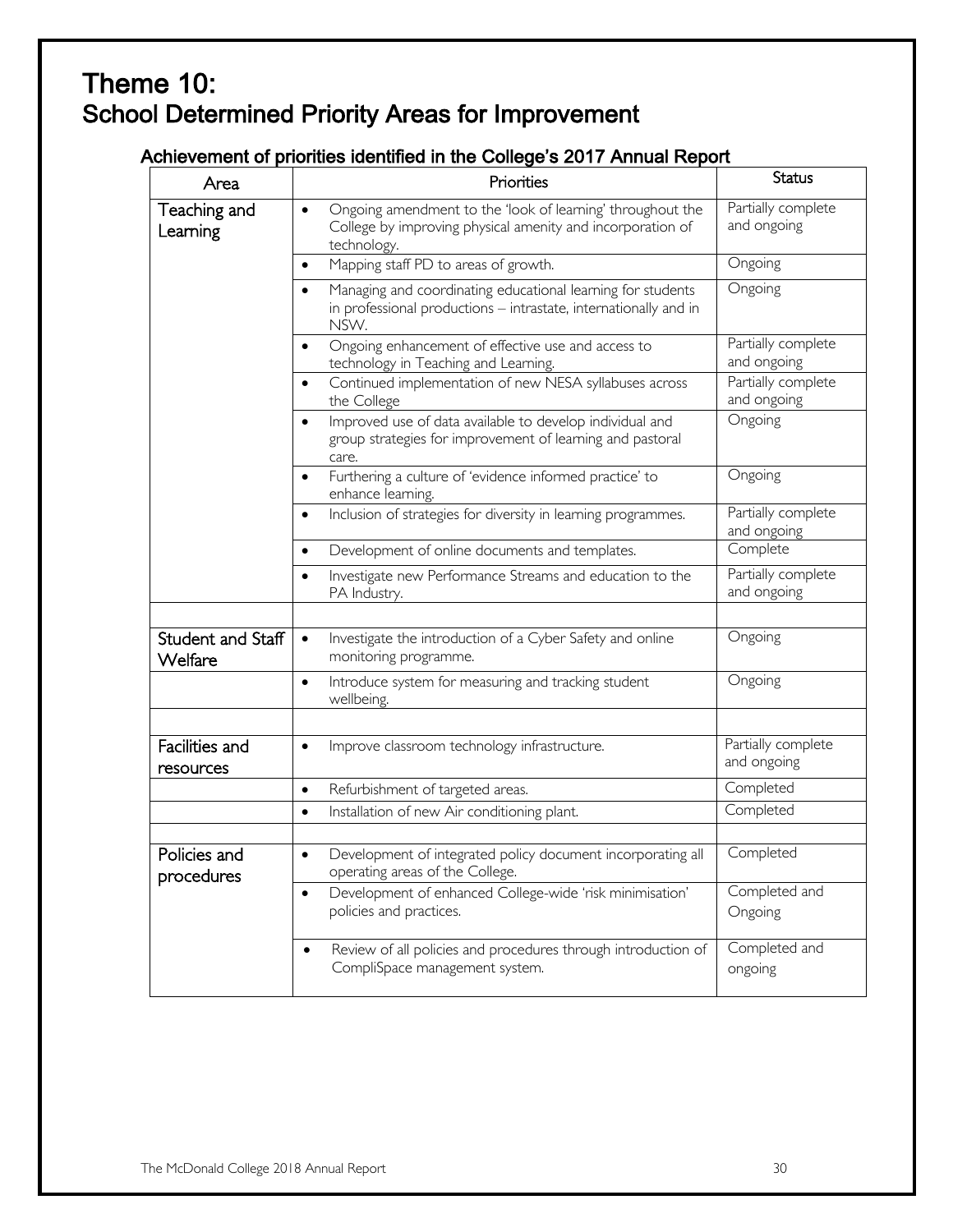### 2018 Priority areas for Improvement

| Area              | Priorities                                                                                |  |
|-------------------|-------------------------------------------------------------------------------------------|--|
| Teaching and      | Continue the enhancement of effective use and access to technology in Teaching            |  |
| Learning          | and Learning.                                                                             |  |
|                   | Mapping staff PD to areas of growth                                                       |  |
|                   | Managing and coordinating educational learning for students in professional               |  |
|                   | productions - intrastate, internationally and in NSW.                                     |  |
|                   | Managing and coordinating the educational learning for the child cast of Billy Elliot the |  |
|                   | Musical during the 2019-20 Australian season                                              |  |
|                   | Improved use of data available to develop individual and group strategies for             |  |
|                   | improvement of learning and pastoral care.                                                |  |
|                   | Furthering a culture of 'evidence informed practice' to enhance learning.                 |  |
|                   | Continued investigation of new Performance Streams and opportunities for                  |  |
|                   | networking in the PA Industry.                                                            |  |
|                   | Engage in the AIS School Improvement program.                                             |  |
|                   |                                                                                           |  |
| Student and Staff | Investigate the introduction of a Cyber Safety and online monitoring program.             |  |
| Welfare           |                                                                                           |  |
|                   | Introduce system for measuring and tracking student wellbeing.                            |  |
|                   |                                                                                           |  |
|                   |                                                                                           |  |
| Facilities and    | Continue the programme to improve classroom technology infrastructure.                    |  |
| resources         | Refurbishment of targeted areas.                                                          |  |
|                   | Improve programming of the air conditioning management system.                            |  |
|                   | Investigate and make good roofing where needed.                                           |  |
|                   |                                                                                           |  |
| Policies and      | Continue embedding Complispace management systems in specific aspects of the              |  |
| procedures        | College operations.                                                                       |  |
|                   | Development of enhanced College-wide 'risk minimisation' policies and practices           |  |
|                   | through Complispace                                                                       |  |
|                   |                                                                                           |  |

M.P. Kohler Principal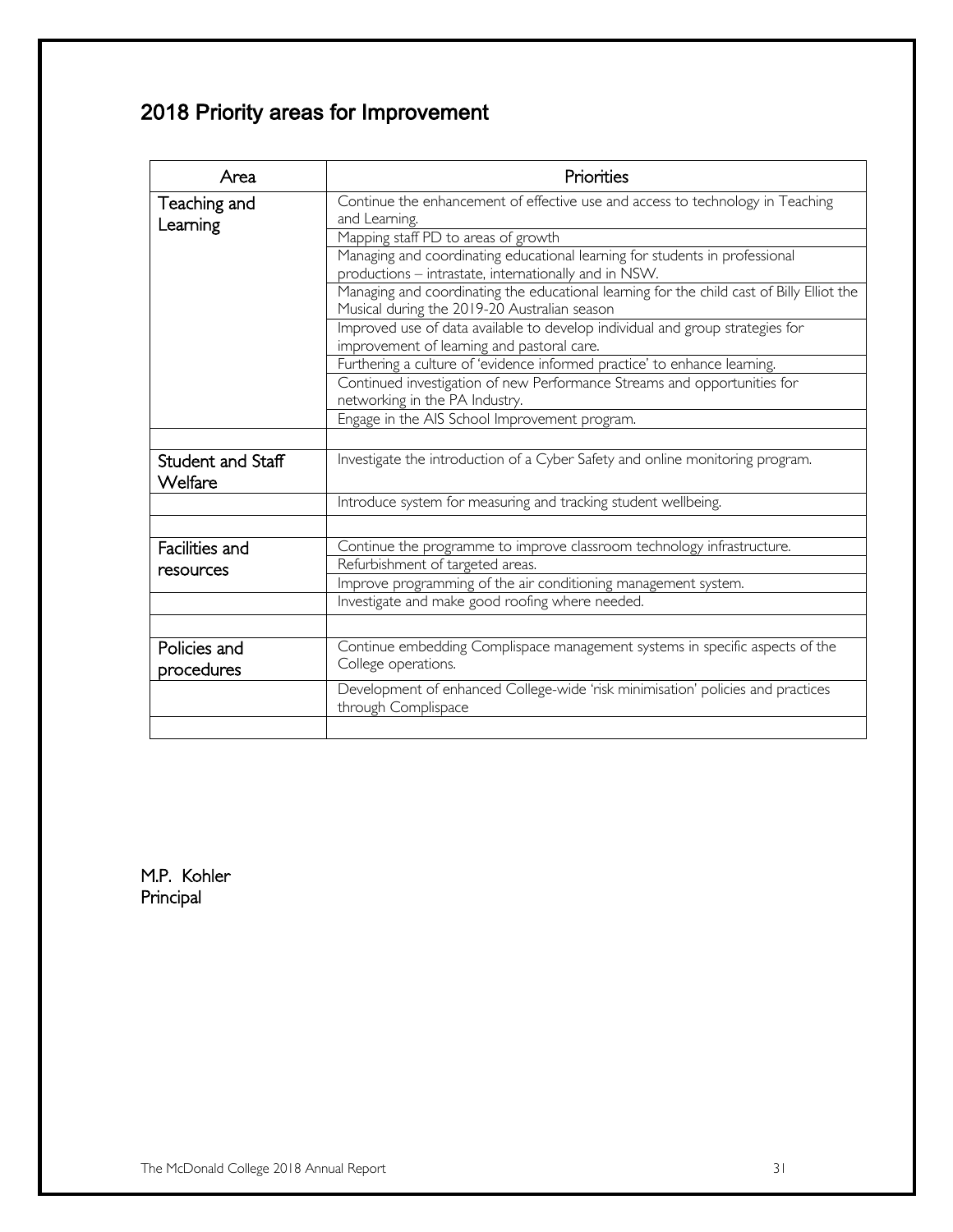# Theme 11: Initiatives Promoting Respect and Responsibility

The College wants all students to recognise that they are valued and integral parts of the College community, with parents and staff providing the care and support that engender self esteem, mutual respect and responsibility. There is much scope to develop talents and to learn through experiences. The College works with staff, students and parents on a values-rich respect, responsibility and right choice platform. In 2018 the College staff continued to promote the four main College values:

Humility, Honour; Appreciation, Passion and Commitment.

These College values are based on the Federal Government Values and are adapted for our community and needs. Student Assemblies, Pastoral Care lessons, performance lessons, Prefects Concert and more are focussed on these values to raise awareness and understanding among the student body. These values are articulated in all areas of the College's operation. They are entrenched in academic programmes, both in the Junior School and the Secondary School being used to reinforce a responsible citizen of the  $21<sup>st</sup>$ century.

Our performance education engenders respect for: fellow performers or competitors, differing performance genres and varying cultures are characterised with humility and selfesteem being essential elements for success at the highest level.

Being a performance based community, our students best contribute to community projects through their love of performance and sport. The Prefects organised a concert with all funds raised being donated to the 'Dress for Success' foundation. Funds will provide women in need with the skills and clothing to successfully apply for employment.

Students performed at the local Dawn Service on ANZAC Day, raised donations for the Exodus Foundation Christmas Appeal and took part in other smaller community service performances such as celebrations for Senior Citizens Week.

Both staff and students alike celebrate various events such as ANZAC Day. A College Assembly focussed on remembering the past and respecting different cultures, beliefs and the future. This and other events promote respect and tolerance for others from different backgrounds and celebrated individual differences, promoting the rights of others. Other events or speakers were:

- Dress for Success
- SRC Christmas Harper Appeal Exodus Foundation
- Kokoda Trail guest speaker
- Vietnam Veteran speaker (Year 10)

M.P. Kohler Principal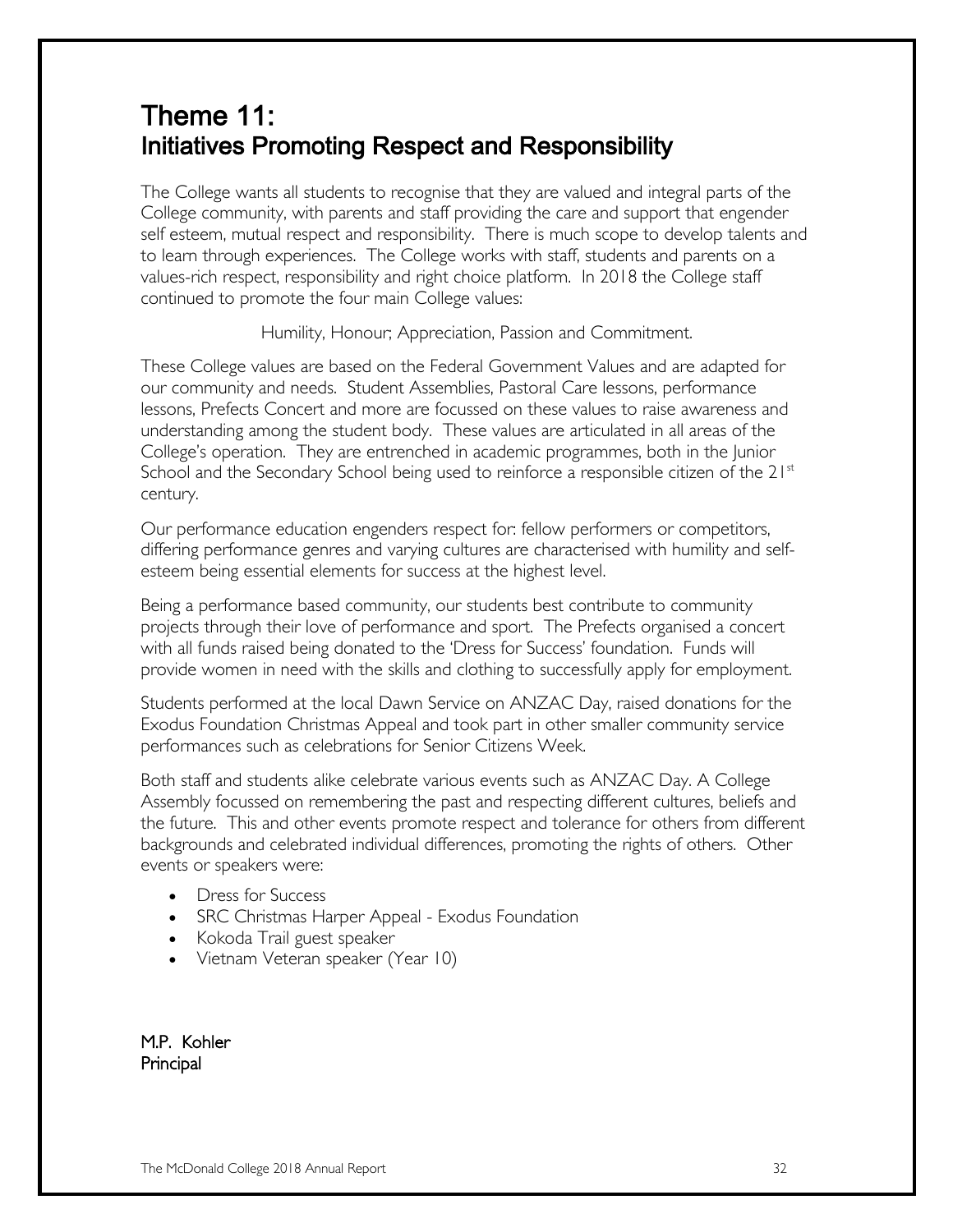# Theme 12: Parent, Student and Teacher Satisfaction

Parents are welcomed and encouraged to be engaged with the College. Involvement through the Parents and Friends (P & F) is one way parents can achieve this. In 2018 parents supporting P & F initiatives raised funds through activities such as Bunning's BBQs, raffles, Junior School Disco, Bingo Night and Mothers and Fathers Day Stalls. The P & F is also the conduit through which funds from the parents' levy is approved for distribution.

The P & F was regenerated in 2018 after a quieter 2017. Meetings are held each month and parents have the ability to make suggestions and also drive fund raising initiatives..

The level of parent participation in attending student performances and tennis tournaments is strong and supports the students by providing a supportive audience. The High Performance Season and the ranking tennis tournaments are the highlights of the year and are appreciated by all who attend including past students and staff.

Students were inspired by the experience of being involved in College performances, eisteddfods, community performances, tennis tournaments and some were fortunate enough to receive professional performance opportunities. Our Boy's Tennis team was particularly proud to win the prestigious position of Number One in Australia and to be chosen to participate in the World Tennis competitions in Italy in 2019.

Parents report that their children are happy to be a part of such a unique school and many report improved academic achievements and a heightened engagement in their studies. New families often comment upon how easily their child has 'fitted in' even when the enrolment has commenced mid-year.

Parents mention the 'community' spirit of the College that nurtures the students and gives them a strong sense of belonging and acceptance. Parents of students in the Tennis Stream report that this programme integrated with academic studies has allowed their families to regain valuable family time.

Students across all ages continue to say they love coming to school each day and that they enjoy the friendship and interaction across all age groups. Senior students note that the relationships they have with their teachers is strong and supports and encourages their learning.

Students generally feel that their teachers care about them as individuals and that they want them to succeed. Students often comment that they feel their teachers know them as individuals.

Students commented that they are encouraged to be accepting of difference in all aspects of their school lives.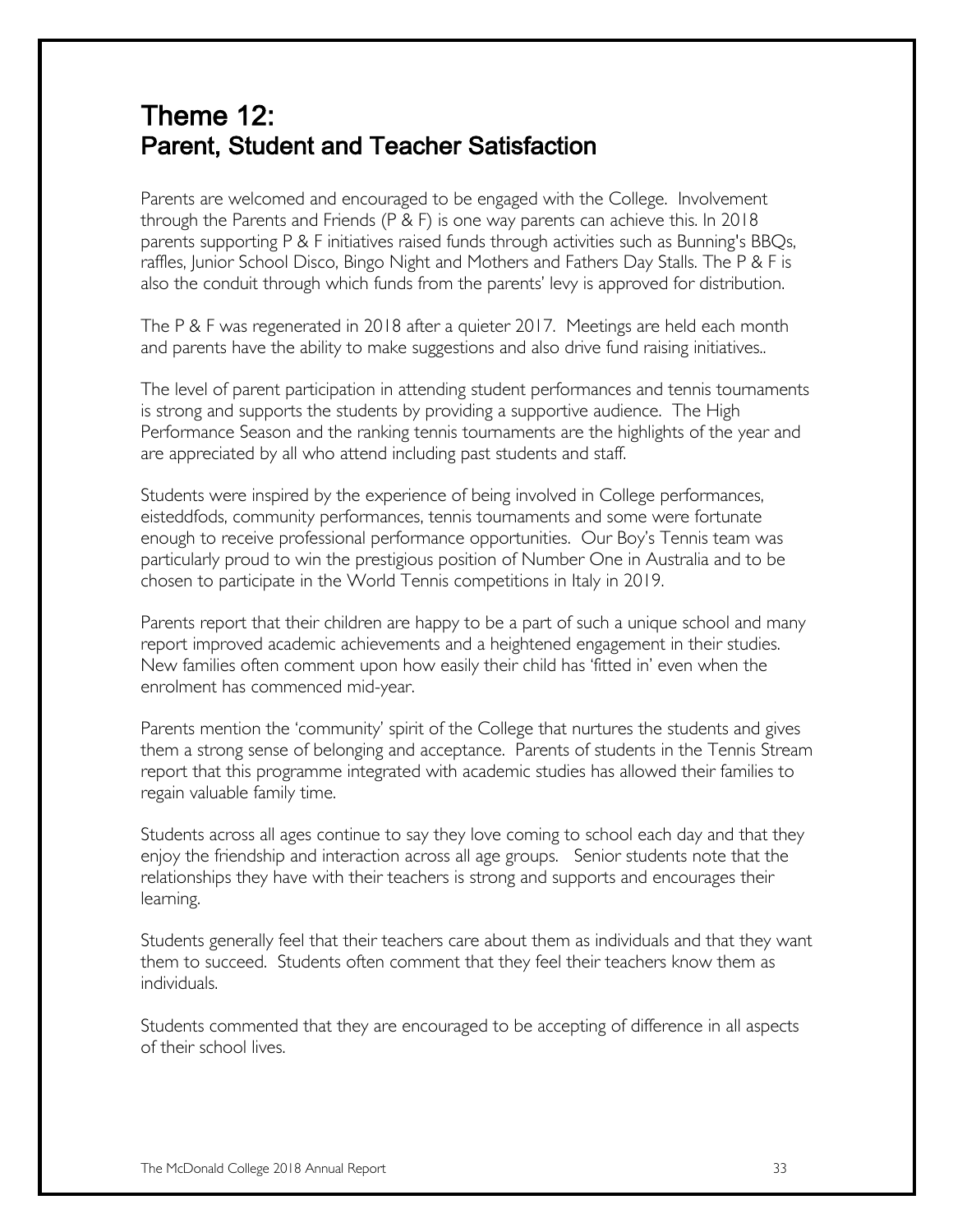Staff across all areas of the College are supportive of each other and have good relationships with their peers and the College community. They have embraced the introduction of 'One Note' into their teaching styles. Staff are generous in sharing various educational programmes and apps with each other to the benefit of the students in the classroom. Staff report that they are pleased to have improved electronic connectivity in the classroom.

M.P. Kohler Principal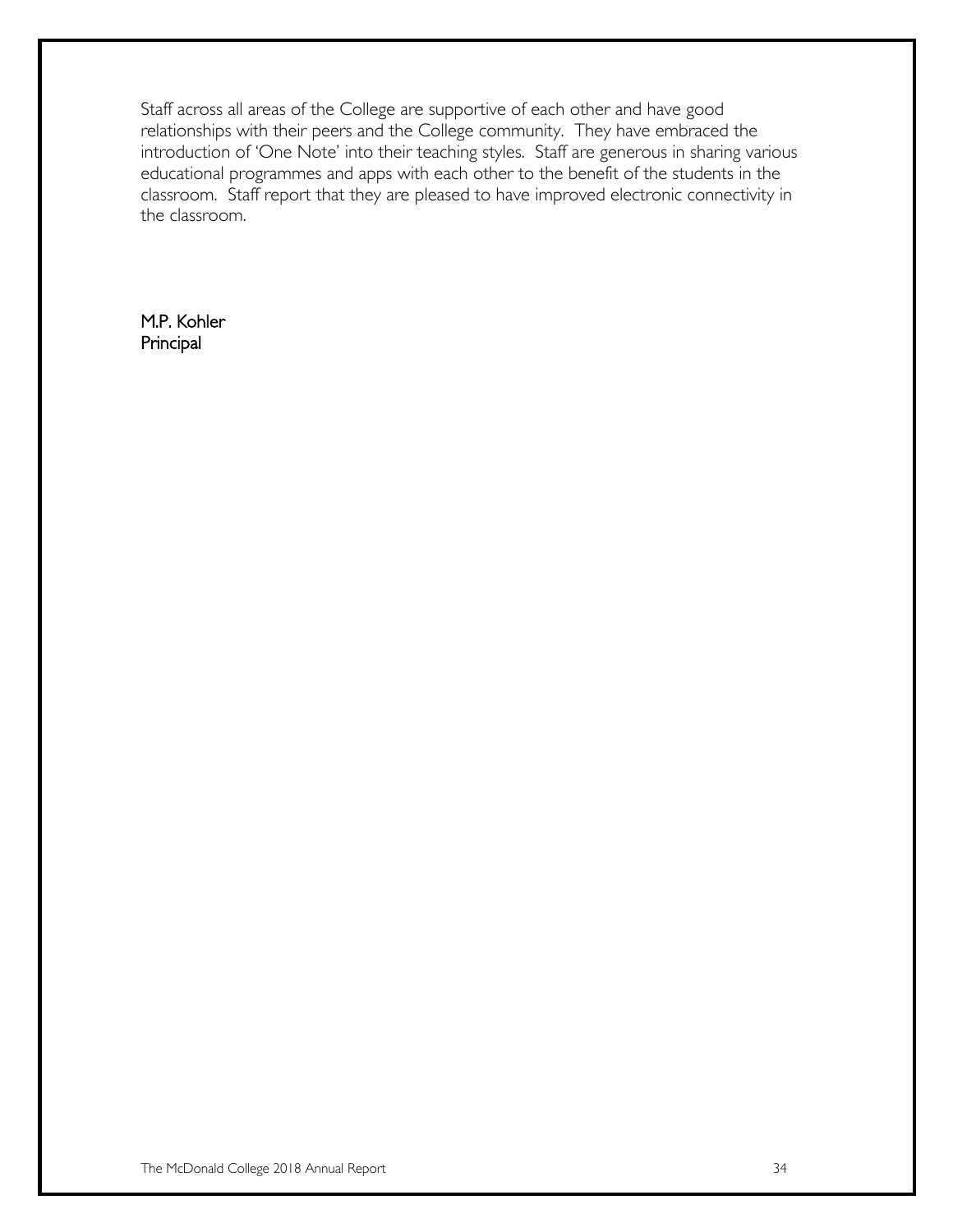# Theme 13: Summary Financial Information

These pie charts provide graphic representation of income and expenditure. The College's finances are managed by the Finance Committee of Council which includes, but not limited to, the Chairman, Vice Chairman and Treasurer of the College Council and the Principal and Business Manager. This committee meets each month and regularly reports to Council.

### (a) Graphic One: **Recurrent/Capital Income** represented by pie chart - INCOME

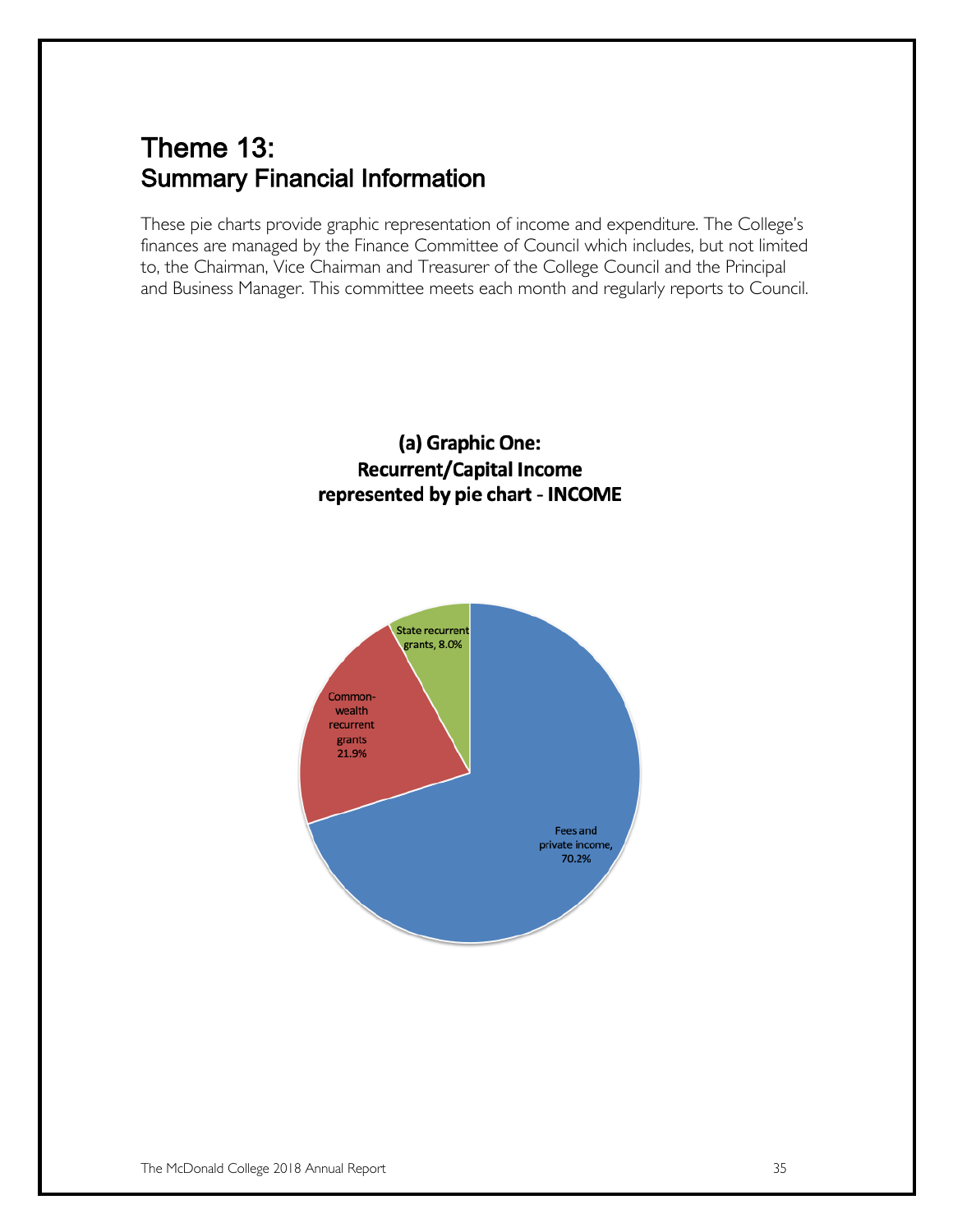



S. Owen Finance Manager